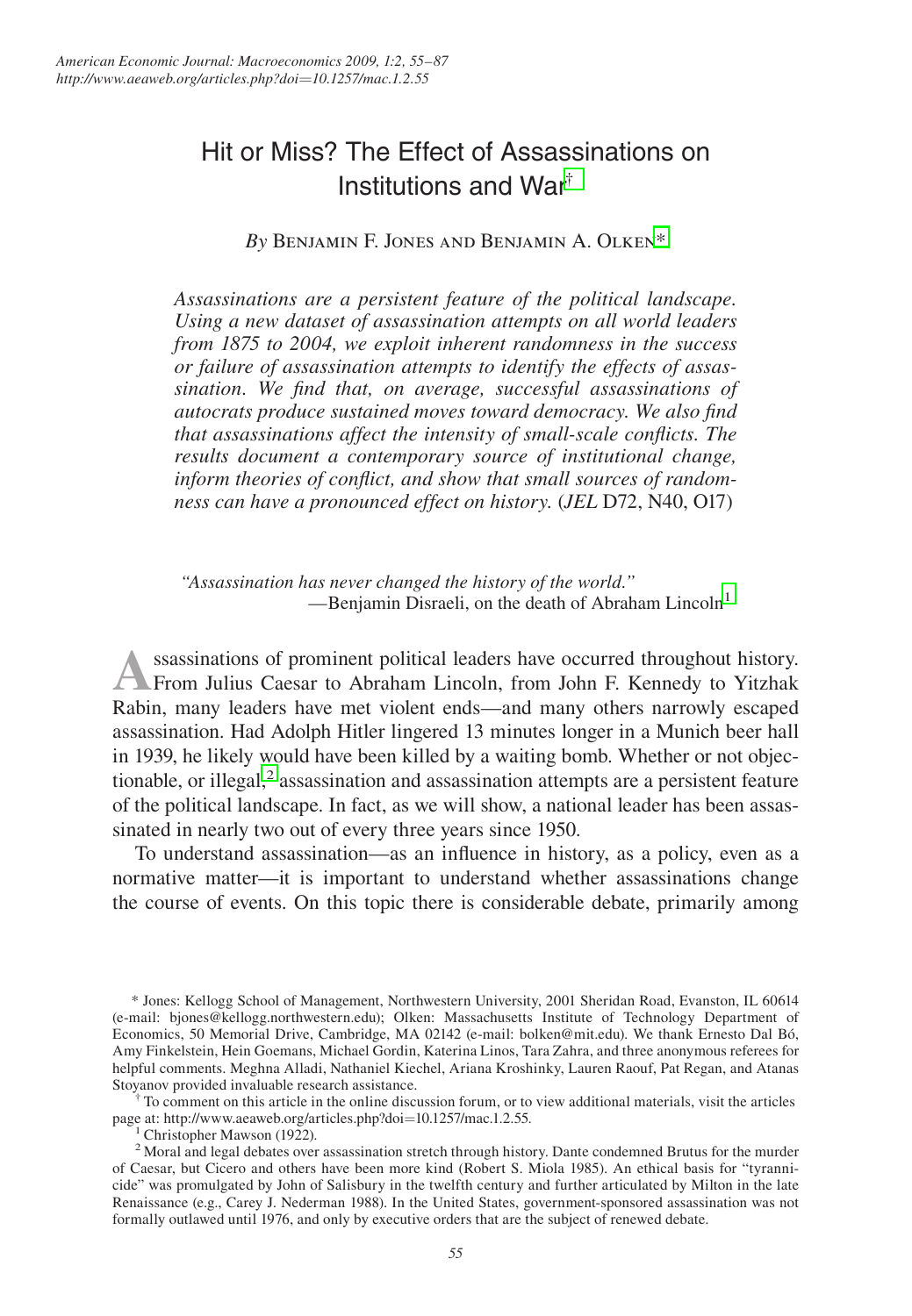historians who have focused on individual assassinations or small collections of case studies.<sup>3</sup> In this paper, we assess the impact of assassination using a data-driven approach.<sup>4</sup> Specifically, we focus on the assassination of national leaders and examine its effects on two important outcomes: institutional change and war. The results show substantial effects of assassinations, informing our understanding of assassination and more broadly informing theories of institutional change and conflict.

Analyzing the effects of assassination is difficult. While some assassinations may be associated with historical turning points, the direction of causation is difficult to establish, especially since assassination attempts often occur (as we will show) in times of crisis, such as during war. To overcome this problem, we employ a large set of assassination attempts and use the "failures" as controls for the "successes." To focus on the cases where the success or failure of the attempt was most likely determined by chance, we consider only those attempts in which the weapon was actually used—the gun fired, the bomb exploded, etc. The identification assumption is that, although attempts on leaders' lives may be driven by historical circumstances, conditional on trying to kill a leader, the success or failure of the attempt can be treated as plausibly exogenous. For example, Hitler's early departure from the beer hall in 1939, which may have saved his life, happened only because bad weather prevented him from flying back to Berlin, forcing him to leave early for a train.

To implement this approach, we collected data on all publicly reported assassination attempts for all national leaders since 1875. This produced 298 assassination attempts, of which 59 resulted in the leader's death. We show that, conditional on an attempt taking place, whether the attack succeeds or fails in killing the leader appears uncorrelated with observable economic and political features of the national environment, suggesting that our basic identification strategy may be plausible.

We find that assassinations of autocrats produce substantial changes in the country's institutions, while assassinations of democrats do not. In particular, transitions to democracy, as measured using the Polity IV dataset (Monty G. Marshall and Keith Jaggers 2004), are 13 percentage points more likely following the assassination of an autocrat than following a failed attempt on an autocrat. Similarly, using data on leadership transitions from the Archigos dataset (H. E. Goemans, Kristian Skrede Gleditsch, and Giacomo Chiozza 2006), we find the probability that subsequent leadership transitions occur through institutional means is 19 percentage points higher following the assassination of an autocrat than following the failed assassination of an autocrat. The effects on institutions extend over significant periods, with evidence that the impacts are sustained at least 10 years later.

Looking at military conflict, the results show that assassinations affect conflict, but only in limited contexts. We examine two data sources: the Gleditsch–Correlates

<sup>&</sup>lt;sup>3</sup> For example, Miles Hudson (2000) discusses a set of assassinations and argues that assassination has little effect, echoing Disraeli's view. However, the murder of Archduke Franz Ferdinand, who was heir to the thrown of the Austro-Hungarian Empire, is often described as the triggering event of World War I. More recently, the murder of President Juvénal Habyarimana may have unleashed the Rwandan genocide, and historians have argued that the Vietnam War was prolonged by the assassination of Kennedy (David Halberstam 1972; Howard Jones 2003). 4 To the best of our knowledge, the only related paper along these lines is Asaf Zussman and Noam Zussman

<sup>(2006),</sup> who find evidence that assassinations of senior members of Palestinian organizations affect Israeli stock returns.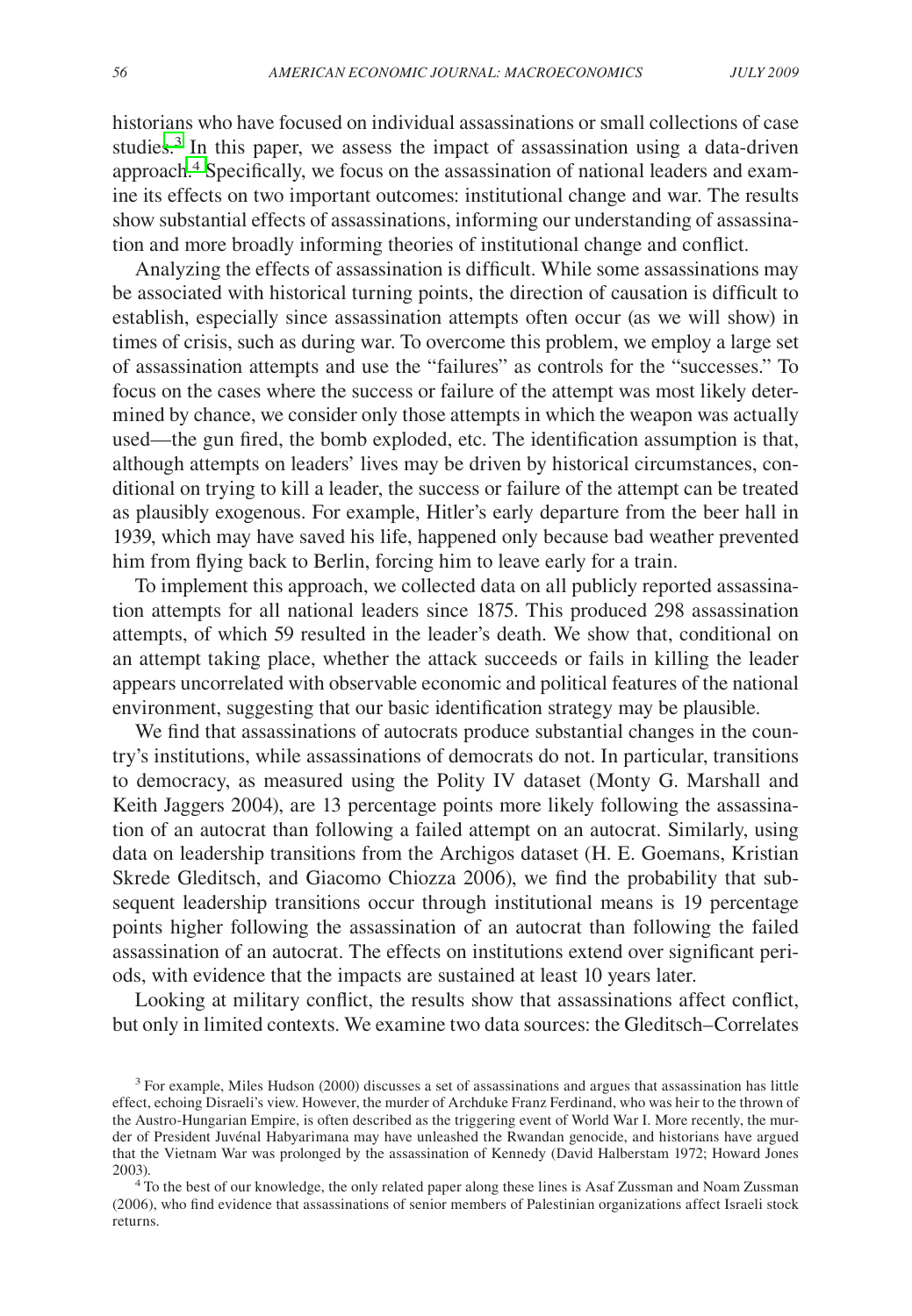of War dataset (Meredith R. Sarkees 2000; Gleditsch 2004) and the PRIO/Uppsala Armed Conflict Database (Nils P. Gleditsch et al. 2002). We find that successful assassinations lead to an intensification of small-scale conflicts relative to failed assassination attempts. For high-intensity conflicts, we find somewhat weaker evidence that successful assassinations may have the opposite effect, hastening the end of large-scale conflicts already in progress. These results suggest heterogeneous effects of assassinations that depend on conflict status.

All of these results tell us about the difference in outcomes following success and failure. Our approach does not distinguish whether the effects are driven by successful assassination (e.g., killing an autocrat leads to more democracy), failed assassination (e.g., trying but failing to kill an autocrat leads to increased suppression), or both. To tease these different forces apart, we provide further analysis at the end of the paper that uses propensity-score matching methods to estimate the separate effects of success and failure. While the resulting estimates are informative, they should be viewed as substantially more speculative than our main results, because the decomposition relies on comparisons between years with assassination attempts and years without such attempts, which are not randomly assigned.

Using this methodology, we find that most of the effects discussed above are driven by successful assassinations rather than failures. However, 75 percent of all assassination attempts fail, and there is some evidence that failed attempts have modest effects in the opposite direction of successful assassinations. In particular, failed attempts slightly reduce the likelihood of democratic change and may lead to reductions in existing, small-scale conflict. Since failures are much more likely than successes, the modest effects of failure and the (less likely, but larger) effects of success tend to offset each other. Therefore, from an ex ante perspective, assassination attempts produce instability in political institutions and the path of conflict—with the outcome dependent on success or failure—but, at most, modest directional shifts in democracy or war on average.

The results in this paper not only help understand assassination per se, but also help inform our understanding of institutional change and war more generally. Much of the empirical literature on institutions has explored the deep historical antecedents for modern institutional forms (Barington Moore, Jr. 1966; Douglass C. North 1990; Kenneth L. Sokoloff and Stanley L. Engerman 2000; Daron Acemoglu, Simon Johnson, and James A. Robinson 2001; Edward L. Glaeser and Andrei Shleifer 2002). Meanwhile, "modernization theory," which attempts to explain democratization through increased education or income of the nation at large (e.g., Seymour Martin Lipset 1959, Samuel P. Huntington 1991, Robert J. Barro 1999), is the subject of substantial debate (Acemoglu et al. 2008). Thus, contemporary sources of democracy remain largely within the error term of recent econometric studies, so that the important question of how countries democratize remains, to an extent, unclear. In this paper, we identify a source of contemporary change in political institutions that complements the existing literature and steps beyond the confines of distant history.

The results here also emphasize the interplay between institutions and the role of individual leaders. In particular, the primary results for institutional change are found only in autocracies. This finding is natural if autocrats are relatively unconstrained, with significant authority to alter formal institutions and policies,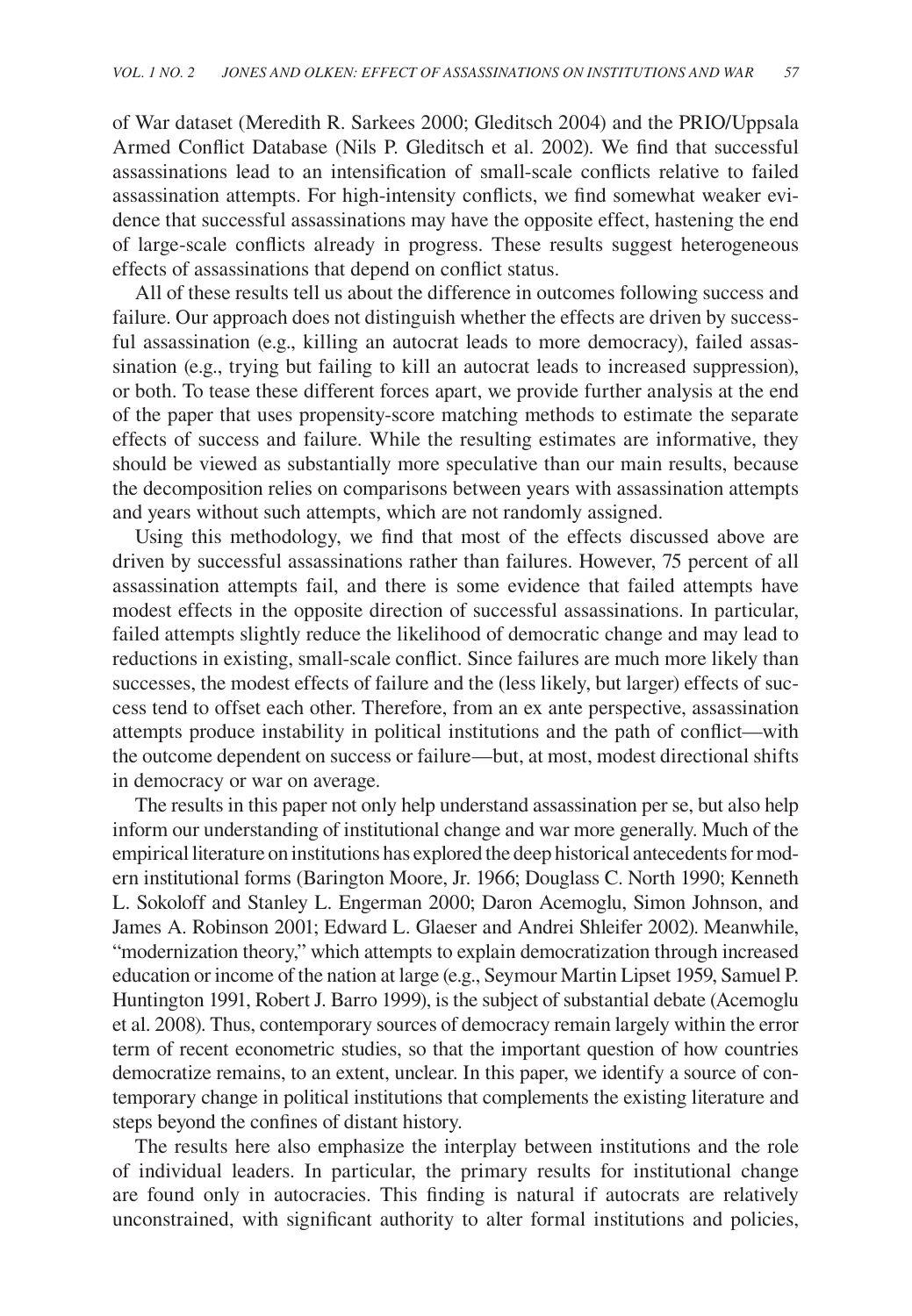as opposed to leaders in democracies whose actions may be limited through electoral recall and institutions such as independent legislatures and judiciaries (Joseph A. Schumpeter 1950; Anthony Downs 1957; George Tsebelis 2002; Benjamin F. Jones and Benjamin A. Olken 2005). Our results point to the individual autocrat as a cornerstone of institutions, which suggests mechanisms (through leader selection and leader change) that can lead to institutional change.

This paper also speaks to the literature on war. Many formal models emphasize bargaining breakdowns due to information asymmetries or commitment problems between nations, with little attention to the agency of leaders, while other models emphasize the divergence between the leader's incentives and those of the population at large (see, e.g., James D. Fearon 1995; Goemans 2000; Matthew O. Jackson and Massimo Morelli 2007; Sandeep Baliga, David O. Lucca, and Tomas Sjöström 2007). From this latter point of view, assassinations, by changing leaders, may naturally produce changes in conflict status. Our research provides support for this theoretical approach, which emphasizes the role of leaders in determining the escalation and cessation of conflict.

Finally, this paper speaks to the role of chance in history. We provide a statistically driven test of the capacity for small elements of luck to change national political systems and other outcomes, an idea seen in some broad historical assessments (John Merriman 1985, Daniel J. Boorstin 1995, Niall Ferguson 1999) that stand in contrast to Whiggish or Marxist historical interpretation. In this sense, this paper shares some similarities with literatures that emphasize historical chance in the initial shaping of institutions, whether it is the disease environment (Acemoglu, Johnson, and Robinson 2001), wind patterns (James Feyrer and Bruce Sacerdote 2009), or other features.

The remainder of the paper is organized as follows. Section I presents the data and descriptive statistics. Section II describes the "hit or miss" methodology, presents the central results regarding institutional change and military conflict, and considers a number of robustness checks. Section III presents the propensity score results to separate out the effect of success from the effect of failure. Section IV considers implications of the results for theories of institutional change and conflict. Section V concludes.

#### **I. Data and Descriptive Statistics**

# A. *Data*

This paper focuses on assassinations of, and assassination attempts on, the national leader, where the "leader" is defined as the most powerful political figure in each country at each point in time: the head of state (usually the President), the head of government (usually the Prime Minister), or perhaps some third figure. To establish a baseline list of leaders, we use the Archigos dataset, version 2.5 (Goemans et al. 2006), that identifies the primary leader for each country at each point in time from 1875 to 2004. Archigos provides a dataset of 2,440 leaders from 187 different countries.

To collect the assassinations data, we consulted the archives of three major newspapers: the *New York Times*, *Washington Post*, and *Wall Street Journal*. We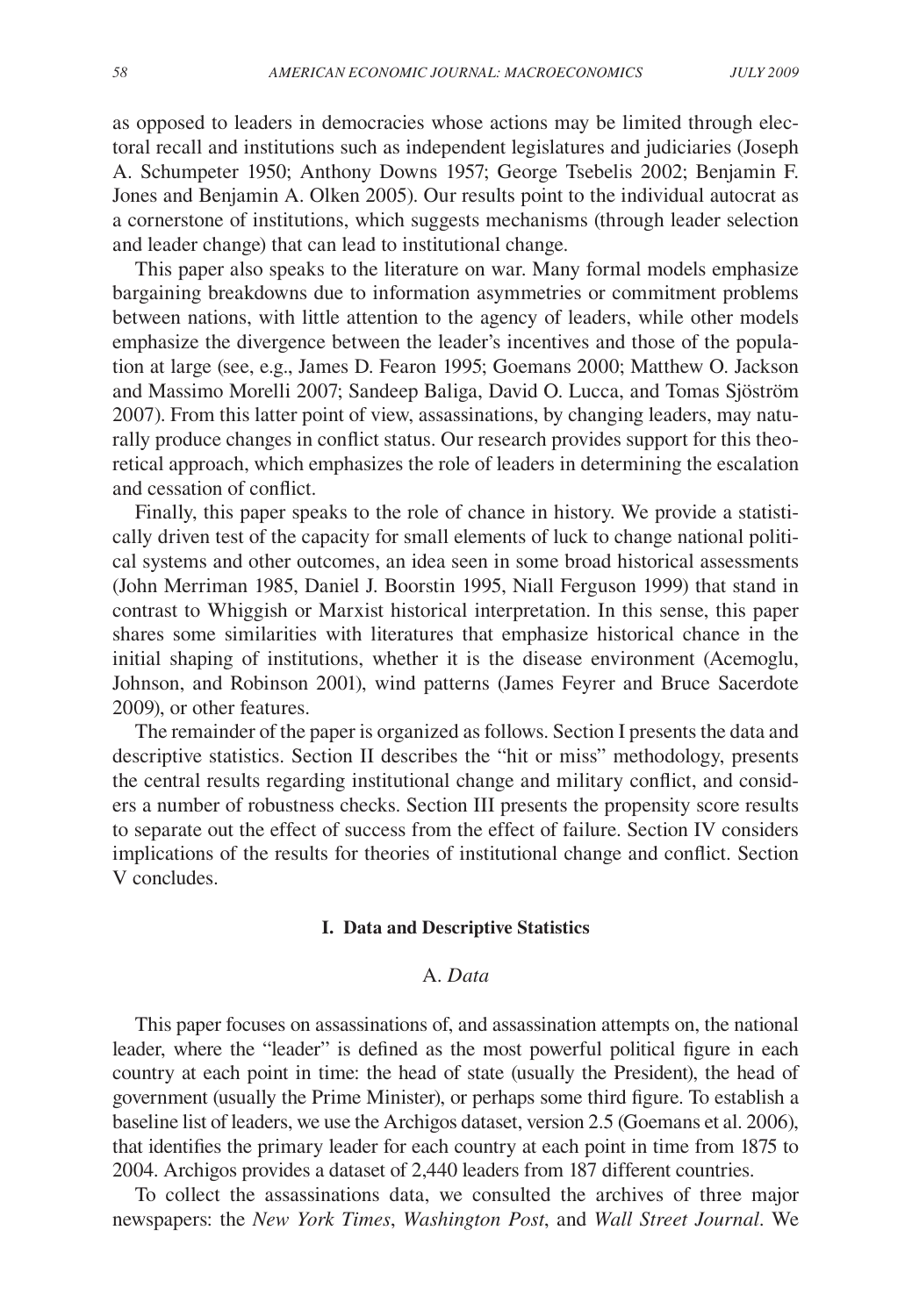used a large set of keyword searches (detailed in the Appendix) and placed several limitations on the returned results. First, we excluded coup d'états, cases in which the murder or attempted murder of the leader was conducted by an individual or group in an attempt to seize power for themselves. Second, we excluded "uncovered plots" to assassinate leaders, limiting ourselves to cases in which the would-be assassins undertook the attempt. For the main specifications in the paper, we further restrict our attention to "serious attempts," which we define as those cases in which the weapon (the gun, bomb, etc.) was discharged, as opposed to cases where the attempt was thwarted prior to the weapon being used. As shown below, our results are broadly robust to different restrictions on the nature of failed attempts.

For each assassination or attempted assassination found, we recorded the date and location of the attack, the weapons used, and the result for the leader, as well as information, when available, on other casualties and whether the attack was carried out by a group or solo attacker.<sup>5</sup> The data includes 298 assassination attempts, of which 251 are "serious attempts" and 59 resulted in the leader's death. A list of the successful assassinations is presented in Table 1.

To ensure that the data collection methodology captured all relevant assassinations, once the newspaper searches were complete, we cross referenced the assassinations found by the searches with all assassinations listed in John V. da Graca (2000), Jones and Olken (2005), and the Archigos data. This exercise showed that our keyword searches produced all relevant assassinations.<sup>6, 7</sup>

To investigate the effect of assassination on political institutions, we consider two measures of institutions.<sup>8</sup> The first measure is a dummy variable for political institutions, where one indicates democracy and zero indicates autocracy. This variable is a binary version of the POLITY2 variable from the Polity IV dataset.<sup>9</sup> The second measure, which is derived independently from the Archigos dataset, records the percentage of leader transitions over the following 20 years (excluding the leader

Goemans (personal correspondence) notes that two cases, Zia in Pakistan and Boris III in Bulgaria, could be construed as natural deaths whereas our searching algorithm classified them as assassinations. We have verified

that our results are not meaningfully changed by dropping these two observations.<br><sup>8</sup> We limit our analysis to institutional changes and conflict primarily for reasons of data availability. There are few reliable annual ti

 $9$  Specifically, we define autocracy as cases where the POLITY2 variable is less than or equal to zero and democracy as cases where the POLITY2 variable is greater than zero. The POLITY2 variable has 21 categories, ranging from  $-10$  (most autocratic) to  $+10$  (most democratic), but the meaning of finer distinctions in this index is less clear, especially since the POLITY2 index is a nonlinear summation of sub-indices intended to capture aspects of regime type. For this reason, we focus on the clearer binary distinction, where autocracy is defined as any POLITY2 score less than zero, for our main results. We discuss alternate transformations of the POLITY2 variable in Section IID.

<sup>5</sup> While this measure serves as a proxy for the number of people involved in the attempt, it is imperfect, as even solo assassins may be supported by other actors who remain unseen.<br><sup>6</sup> It is more difficult to assess conclusively our effectiveness in capturing assassination attempts. There are,

however, several reasons to believe that our method was effective. First, we ran the keyword searches sequentially. The *New York Times* produced 263. The *Washington Post* produced an additional 33 attempts. And the *Wall Street Journal* produced only two additional attempts. The rapidly diminishing returns to further searches suggest that we are accurately capturing publicly-known assassination attempts. Second, as we will show, the number of attempts produced by these searches turns out to track the number of successful assassinations through time. Third, we focus our results on "serious attempts," where the attack was carried out. These attempts are more likely to be reported and thus harder to miss.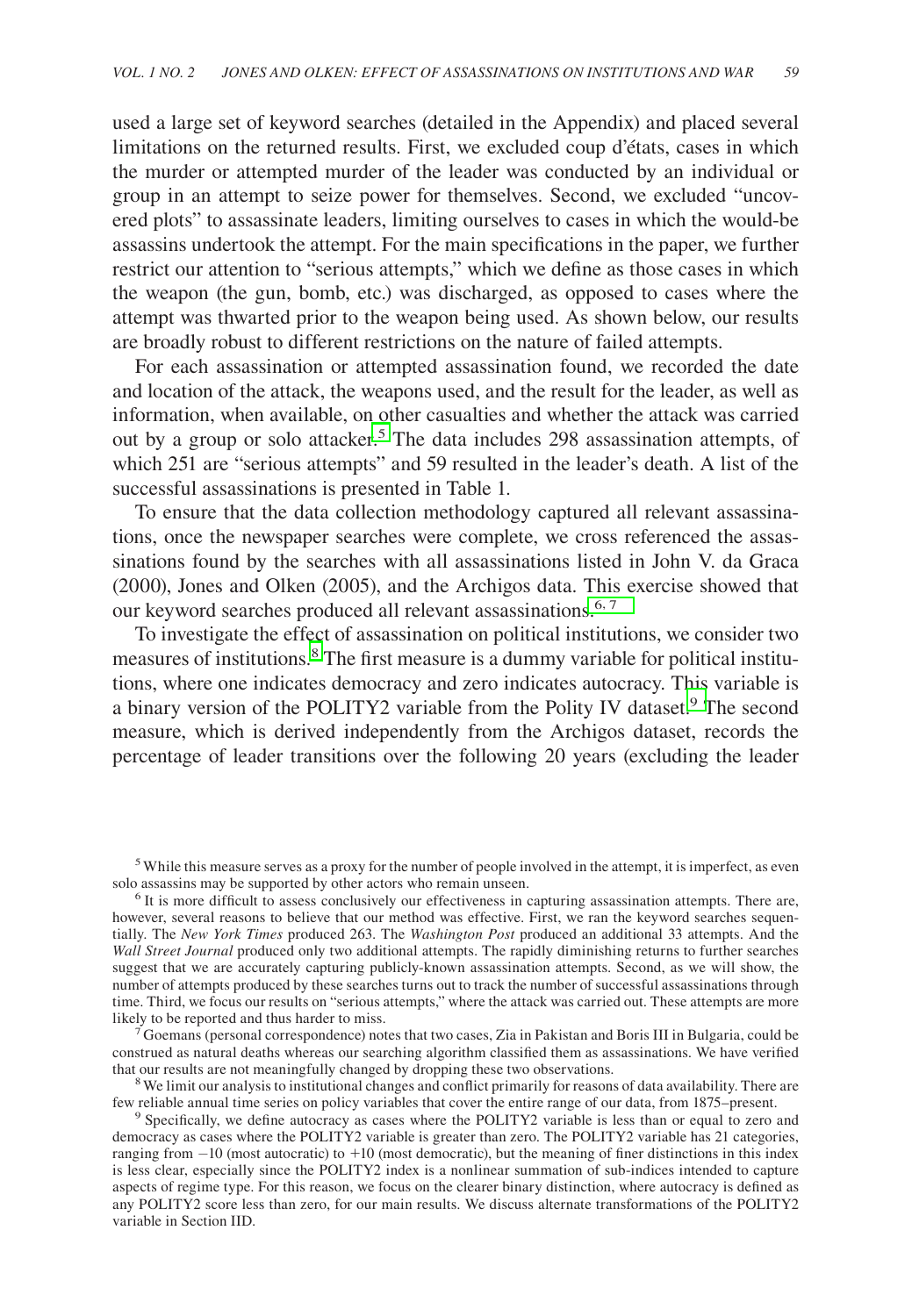| Country of leader    | Year of assassination | Name of leader           | Weapon used      |
|----------------------|-----------------------|--------------------------|------------------|
| Afghanistan          | 1919                  | Habibullah               | gun              |
| Afghanistan          | 1933                  | Nadir Shah               | gun              |
| Algeria              | 1992                  | Boudiaf                  | gun              |
| Austria              | 1934                  | Dollfuss                 | gun              |
| Bulgaria             | 1943                  | Boris III                | gun              |
| Burundi              | 1994                  | Ntaryamira               | other            |
| Congo (Brazzaville)  | 1977                  | Ngouabi                  | gun              |
| Congo (Kinshasa)     | 2001                  | Kabila                   | gun              |
| Dominican Republic   | 1899                  | Heureaux                 | gun              |
| Dominican Republic   | 1911                  | Caceres                  | gun              |
| Dominican Republic   | 1961                  | Trujillo                 | gun              |
| Ecuador              | 1875                  | Moreno                   | other            |
| Egypt                | 1981                  | Sadat                    | gun              |
| Greece               | 1913                  | George I                 | gun              |
| Guatemala            | 1898                  | Reina Barrios            | unknown          |
| Guatemala            | 1957                  | Castillo Armas           | gun              |
| Haiti                | 1912                  | Leconte                  | explosive device |
| India                | 1984                  | Indira Gandhi            | gun              |
| Iran                 | 1896                  | Nasir Ad-Din             | gun              |
| Ireland              | 1922                  | Collins                  | gun              |
| Israel               | 1995                  | Rabin                    | gun              |
| Japan                | 1921                  | Hara                     | knife            |
| Japan                | 1932                  | Inukai                   | gun              |
| Jordan               | 1951                  | Abdullah                 | gun              |
| Korea                | 1979                  | Park                     | gun              |
| Lebanon              | 1989                  | Moawad                   | explosive device |
| Madagascar           | 1975                  | Ratsimandrava            | unknown          |
| Mexico               | 1920                  | Carranza                 | unknown          |
| Nepal                | 2001                  | Birendra                 | gun              |
| Nicaragua            | 1956                  | Somoza                   | gun              |
| Pakistan             | 1951                  | Khan                     | gun              |
| Pakistan             | 1988                  | Zia                      | other            |
| Panama               | 1955                  | Remon                    | gun              |
| Paraguay             | 1877                  | Gill                     | unknown          |
| Peru                 | 1933                  | Sanchez Cerro            | gun              |
| Poland               | 1922                  | Narutowicz               | gun              |
| Portugal             | 1908                  | Carlos I                 | gun              |
| Portugal             | 1918                  | Paes                     | gun              |
| Russia               | 1881                  | Alexander II             | explosive device |
| Rwanda               | 1994                  | Habyarimana              | other            |
| Salvador             | 1913                  | Araujo                   | gun              |
| Saudi Arabia         | 1975                  | Faisal                   | gun              |
| Somalia              | 1969                  | Shermarke                | gun              |
| South Africa         | 1966                  | Verwoerd                 | knife            |
| Spain                | 1897                  | Canovas                  | gun              |
| Spain                | 1912                  | Canalejas                | gun              |
| Spain                | 1921                  | Dato                     | gun              |
| Sri Lanka            | 1959                  | Bandaranaike             | gun              |
| Sri Lanka            | 1993                  | Premadasa                | explosive device |
| Sweden               | 1986                  | Palme                    | gun              |
| Togo                 | 1963                  | Olympio                  | gun              |
| <b>United States</b> | 1881                  | Garfield                 | gun              |
| <b>United States</b> | 1901                  | McKinley                 | gun              |
| <b>United States</b> | 1963                  | Kennedy<br>Idiarte Borda | gun              |
| Uruguay              | 1897                  |                          | gun              |
| Venezuela            | 1950                  | Delgado                  | gun              |
| North Yemen          | 1977                  | Al-Hamdi                 | gun              |
| North Yemen          | 1978                  | Al-Ghashmi               | explosive device |
| Yugoslavia           | 1934                  | Alexander                | gun              |

Table 1—Assassinations of Primary National Leaders Since 1875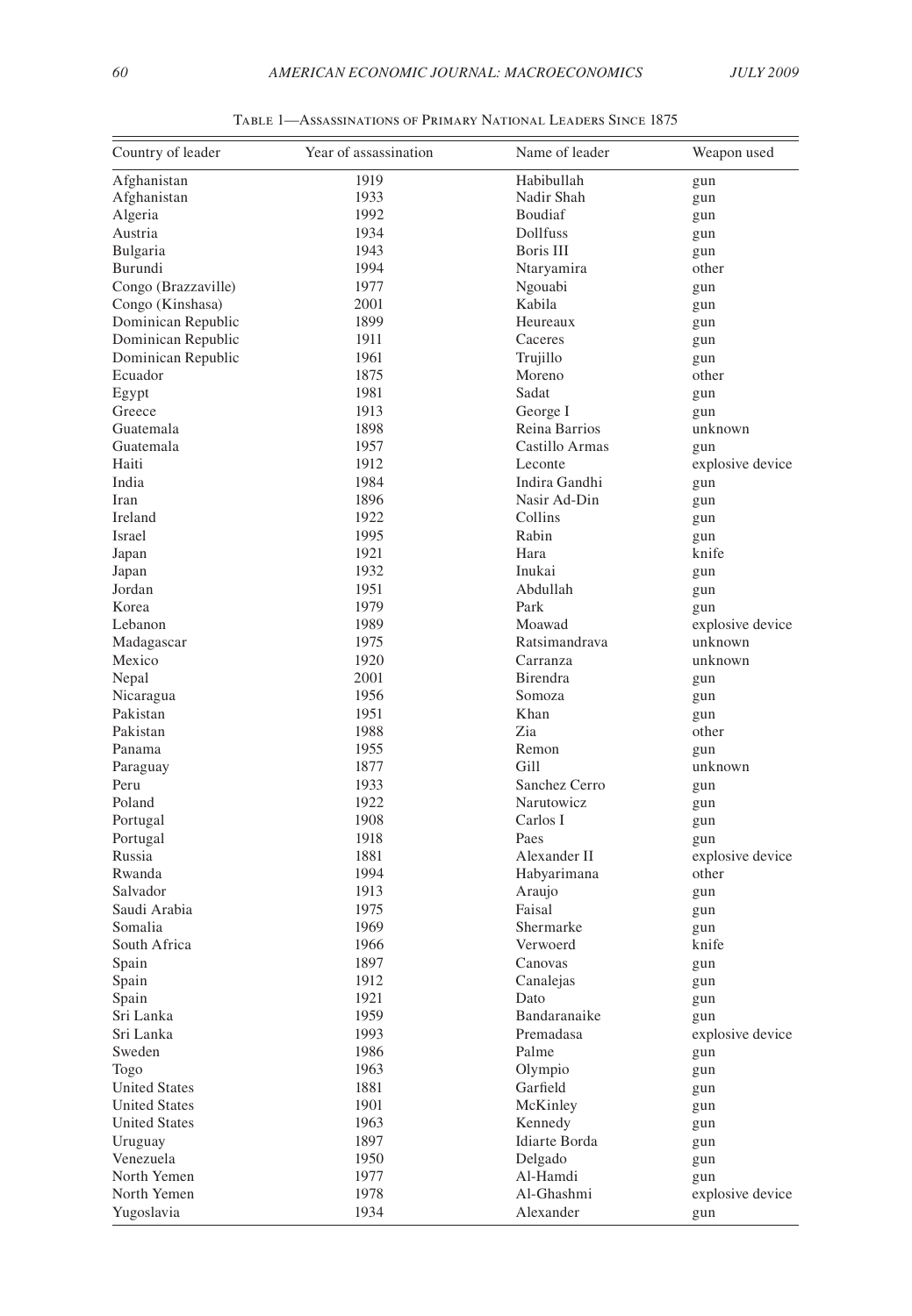in power at the time of the attempt) that are "regular" (i.e., proceed lawfully) as opposed to irregular transitions such as coups.10

To investigate the effect of assassinations on war, we use two datasets on conflict: the Kristian S. Gleditsch (2004) revision of the Correlates of War dataset (Meredith R. Sarkees 2000) and the PRIO/Uppsala Armed Conflict dataset, version 4 (Nils P. Gleditsch et al. 2002, PRIO 2006). The Gleditsch–COW dataset contains data on all armed conflicts with over 1,000 battle deaths from 1816–2002, and to the best of our knowledge is the only dataset with worldwide coverage on conflicts for the entire time period we consider. The data indicate whether a country is at war in a given year and the type of any such war (civil, interstate, etc.). The PRIO dataset contains more information. It contains data on all armed conflicts with over 25 battle deaths per year and further describes conflict intensity, indicating whether a conflict had 25–999 battle deaths or  $1,000$  plus battle deaths in a given year.<sup>11</sup> The coverage of the PRIO dataset, however, only begins in 1946, which is why we examine both datasets.<sup>12</sup>

# B. *Summary Statistics*

Table 2 provides summary statistics about assassination attempts. With regard to weapons, guns have been the most common instrument, used in 55 percent of attempts, and explosive devices the second most common, used in 31 percent of attempts. Guns have kill rates of about 30 percent, while explosive devices are much less likely to kill the leader, with success in only 7 percent of cases where the device was actually engaged. At the same time, explosive devices produce the greatest number of casualties among bystanders, with the mean number of dead and wounded six and eight times larger than for gun attacks. Explosive devices thus appear to be a particularly violent and particularly ineffective tool.<sup>13</sup>

Table 2 also shows that the vast majority of assassination attempts occur in the leader's home country, with only 4 percent occurring outside the national borders. Attempts are slightly more likely to be carried out by solo attackers than by groups of attackers (59 percent versus 41 percent) although, as discussed previously, solo attackers may have behind the scenes support we do not observe. Both solo and group attacks show a similar propensity to kill the leader, although group attacks tend to be far bloodier for bystanders.

Figure 1 shows how the frequency of assassination events has evolved over time, plotting the frequency of attempts and successful assassinations in each decade. Panel A indicates that the annual rate of assassinations increased in the late nineteenth and

time. This may reflect the fact that bombs can be triggered remotely so that, although less effective as a weapon, bombs put the assassin(s) at lower risk of being caught.

 $10$  Archigos defines a regular leader transition as one that occurs "according to the prevailing rules, provisions, conventions, and norms of the country" (Goemans et al. forthcoming). Following Archigos, we exclude cases in which leader transitions occurred following deaths in office due to natural causes or accidents, though including them as either "regular" or "irregular" does not substantively change the results in Section II below.

<sup>&</sup>lt;sup>11</sup> We define the PRIO variable to be 0.5 if a small conflict is taking place, 1 if a large conflict is taking place, and 0 otherwise.

 $12$  Although, in theory, Gleditsch–COW and PRIO should agree on conflicts with over 1,000 battle deaths, Gleditsch (2004) notes that they do not. Although he makes some changes to the COW data to clarify the coding, the two datasets are still not identical.<br><sup>13</sup> Yet we also find (in results not reported) that explosive devices are used with increasing regularity through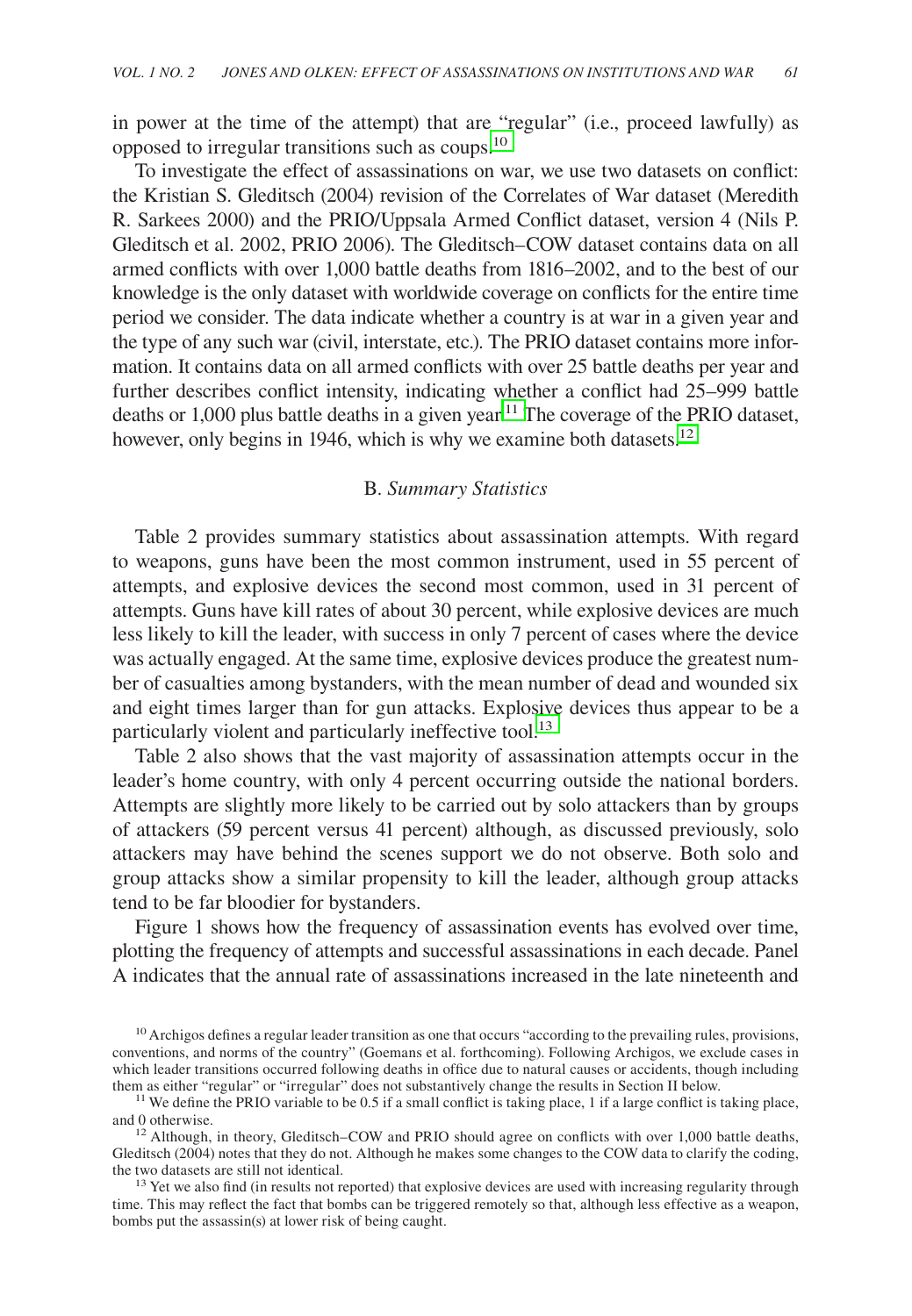|                     |              |            |                 | Probability leader killed | Bystander casualties |                 |
|---------------------|--------------|------------|-----------------|---------------------------|----------------------|-----------------|
|                     | Observations | Percentage | All<br>attempts | Serious<br>attempts       | Mean<br>killed       | Mean<br>wounded |
| Type of weapon      |              |            |                 |                           |                      |                 |
| Gun                 | 161          | 55%        | 28%             | 31%                       | 1.0                  | 2.2             |
| Explosive device    | 91           | 31%        | 5%              | 7%                        | 5.8                  | 18.2            |
| Knife               | 23           | 8%         | 13%             | 21%                       | 0.3                  | 0.4             |
| Other               | 19           | 6%         | 16%             | 18%                       | 1.1                  | 0.3             |
| Unknown             | 10           | 3%         | 40%             | 44%                       | 2.0                  | 1.3             |
| Location            |              |            |                 |                           |                      |                 |
| Abroad              | 12           | 4%         | 25%             | 30%                       | 3.6                  | 6.5             |
| At home             | 286          | 96%        | 20%             | 23%                       | 2.4                  | 6.7             |
| Number of attackers |              |            |                 |                           |                      |                 |
| Solo                | 132          | 59%        | 24%             | 29%                       | 0.4                  | 2.5             |
| Group               | 92           | 41%        | 22%             | 26%                       | 5.6                  | 11.0            |
| Total attempts      | 298          | n/a        | 20%             | 24%                       | 2.4                  | 6.7             |

Table 2—Assassination Attempts: Summary Statistics

*Notes:* There are 298 total assassination attempts observed and 251 serious attempts. Serious attempts are defined as cases where the weapon was actually used. Note that the location of the attack is observed in every case, but the type of weapon is observed in 288 cases and the number of attackers observed in 224 cases. For some attempts, multiple types of weapons were used, so that the weapon observation counts sum to 304. Attacks with weapons classified as "other" include arson, rocket attacks, stoning, and automobile crashes, among others. Also note that casualties among bystanders are skewed distributions so that the means are much larger than medians.

early twentieth centuries, decreased substantially during the 1940s (perhaps as a result of heightened security during World War II), and has been at relatively high levels since 1950. Currently, the world witnesses the assassination of a national leader in one out of every two years. Interestingly, the frequencies of attempts and successes closely track one another. In fact, the conditional probability of killing a leader given a serious attempt is not trending, remaining at about 25 percent through time.

Panel B of Figure 1 presents these frequency patterns again, but normalizes by the number of countries (and hence the number of national leaders) that exist in a given year. The rate of attempts and successes now appear to fall after 1930, an effect driven by the increasing number of independent countries in the world. This means that, although the annual rate of assassinations is currently at historically high levels, the probability that a given leader is killed in any given year has fallen during the twentieth century. At the peak, in the 1910s, a given leader had a nearly 1 percent chance of being assassinated in a given year. Today, the probability is below 0.3 percent.

Finally, Table 3 presents summary statistics for the key dependent variables we examine in this paper. Panel A presents the transitions probabilities between autocratic and democratic states, using the dichotomous version of the POLITY2 variable. We consider a two-year interval when calculating transition rates (i.e., comparing the regime in year  $t + 1$  with year  $t - 1$ ) because our main analysis of assassinations will consider changes comparing one year after the attempt to one year before the attempt. Regime shifts are seen to be reasonably rare historically, with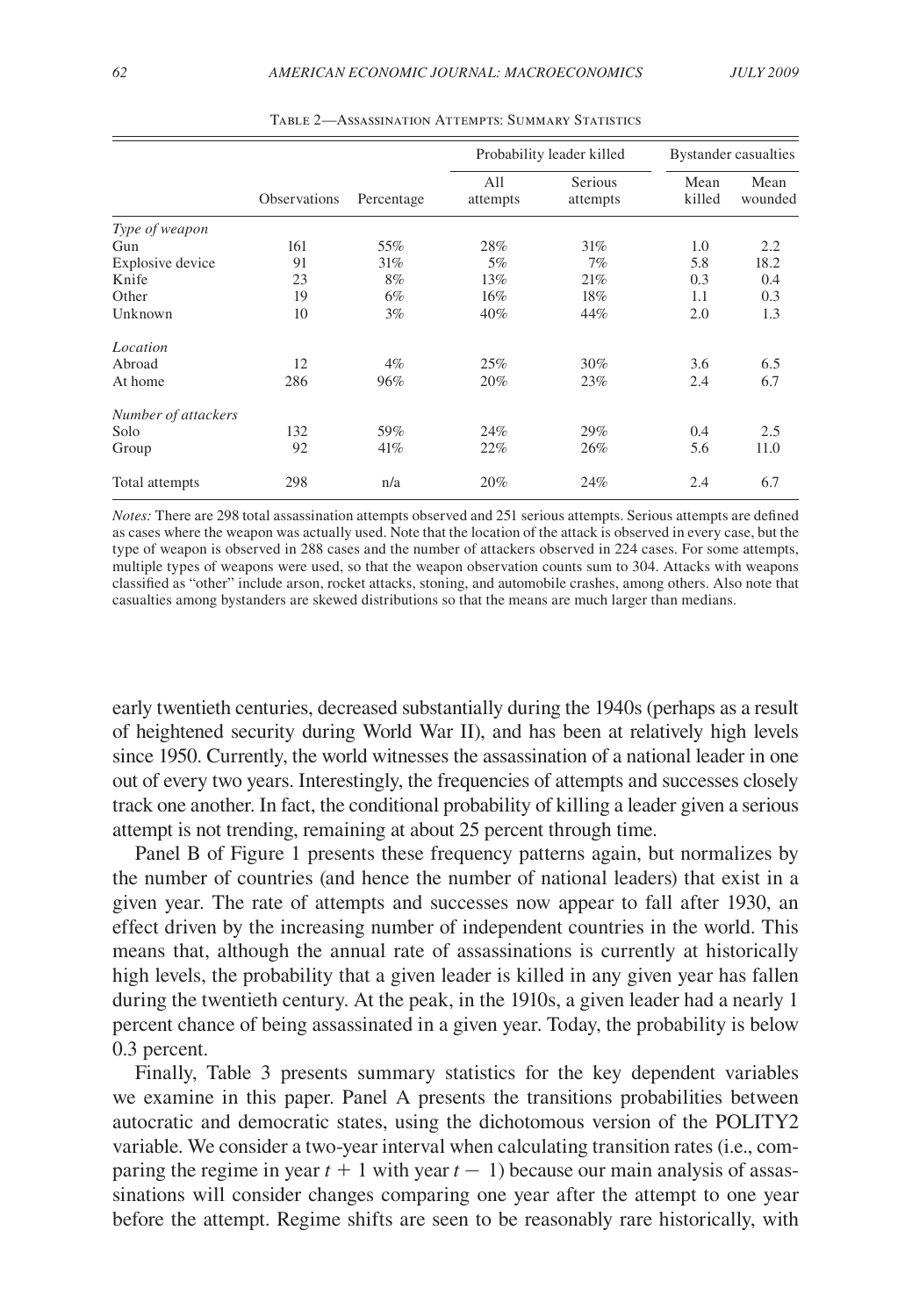



Figure 1. Trends in the Frequency of Assassinations and Assassination Attempts

*Notes:* Data binned by decade, with averages presented at initial year. For example, 1900 represents the average over the years 1900–1909.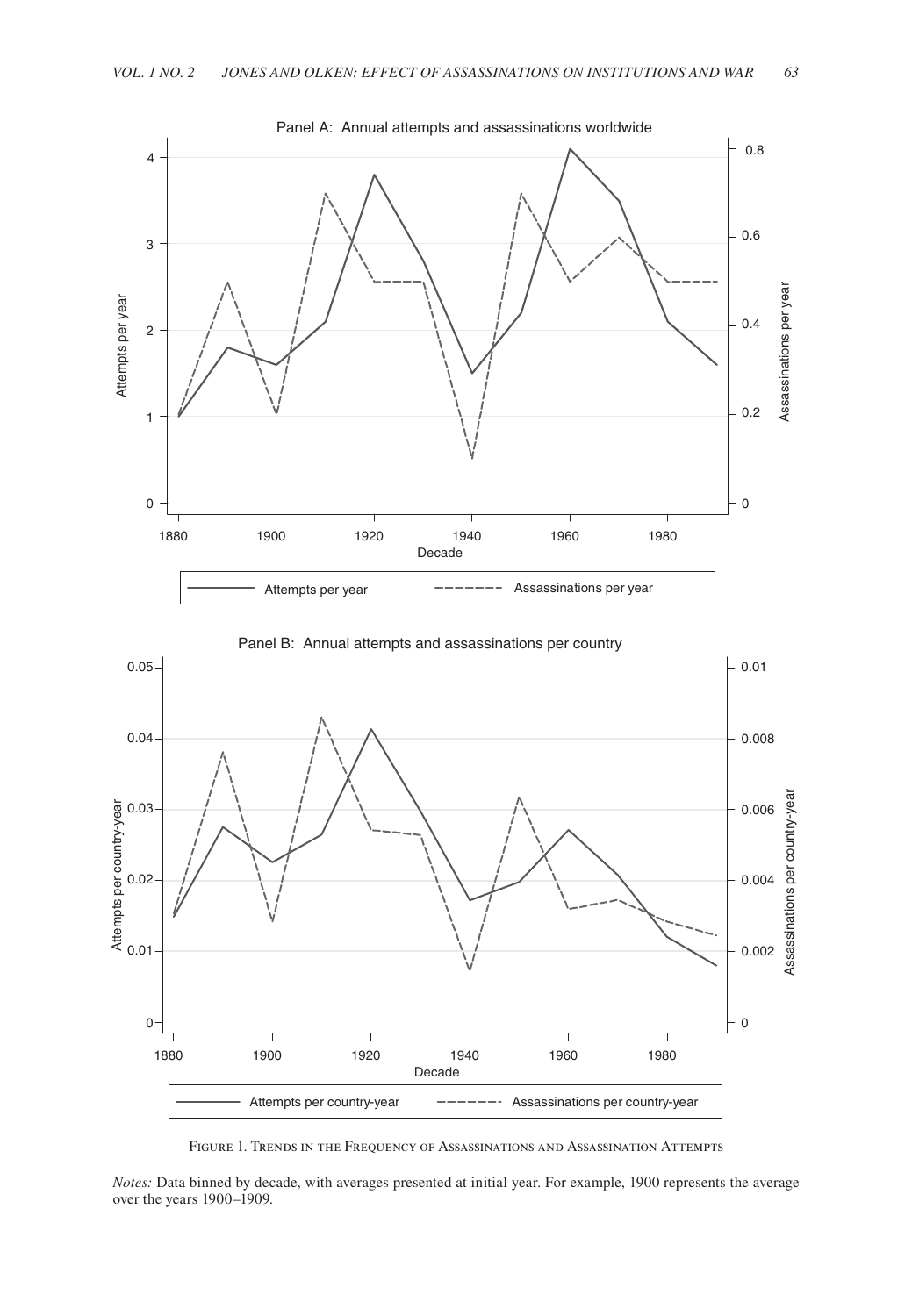|                                                                                                                    | Historical period |           |           |  |  |
|--------------------------------------------------------------------------------------------------------------------|-------------------|-----------|-----------|--|--|
|                                                                                                                    | Pre 1950          | Post 1950 | All years |  |  |
| Panel A: Institutions—Probability of change in political regime, year $t + 1$ versus year $t - 1$ (Polity IV data) |                   |           |           |  |  |
| Any change                                                                                                         | $3.4\%$           | $4.9\%$   | 4.3%      |  |  |
| Democracy to autocracy                                                                                             | 4.0%              | $4.7\%$   | 4.5%      |  |  |
| Autocracy to democracy                                                                                             | 2.9%              | 5.0%      | 4.2%      |  |  |
| Panel B: Institutions—Percent leader transitions that are "regular" in next 20 years (Archigos data)               |                   |           |           |  |  |
| All regimes                                                                                                        | 70.2%             | 67.3%     | 68.8%     |  |  |
| Autocracy                                                                                                          | 59.6%             | 51.0%     | 55.1%     |  |  |
| Democracy                                                                                                          | 81.9%             | 86.6%     | 84.1%     |  |  |
| Panel C: Conflict—Probability of change in war status, year $t + 1$ versus year $t - 1$ (Gleditsch-COW data)       |                   |           |           |  |  |
| Intense war begins                                                                                                 | $7.2\%$           | $4.4\%$   | 5.5%      |  |  |
| Intense war ends                                                                                                   | 44.1%             | 30.0%     | 35.4%     |  |  |
| Panel D: Conflict—Probability of change in war status, year $t + 1$ versus year $t - 1$ (PRIO/Uppsala data)        |                   |           |           |  |  |
| Intense or moderate war begins                                                                                     |                   | $7.7\%$   | 7.9%      |  |  |
| Intense or moderate war ends                                                                                       |                   | 37.4%     | 37.3%     |  |  |
| Moderate war ends                                                                                                  |                   | 29.2%     | 29.5%     |  |  |
| Moderate war intensifies                                                                                           |                   | 17.4%     | 17.3%     |  |  |

Table 3—Key Dependent Variables: Summary Statistics

*Notes:* Democracy and autocracy are defined using the POLITY2 variable in the Polity IV dataset, with POLITY2 values  $\leq 0$  indicating autocracy and  $> 0$  indicating democracy. Panels A, C, and D consider transition probabilities. A transition occurs if the state one year later is different that than the state one year before. In Panel A, the transition probability "to Autocracy" ("to Democracy") is conditional on being in a democratic (autocratic) state. Panel B reports the percentage of leader transitions in the next 20 years that occur by "regular" as opposed to "irregular" means (i.e., coups). Panel B reports these percentages for all regime types and separately for countryyears in autocratic states and democratic states. In panels C and D, the transition probability "War Begins" ("War Ends") is conditional on being at peace (at war). In panel D, the transition probabilities for "Moderate War Ends" and "Moderate War Intensifies" are conditional on being engaged in a moderate war, as defined by the PRIO/ Uppsala dataset (see text).

transitions occurring in about 5 percent of these country periods since 1950, with somewhat lower transition probabilities before 1950.

Panel B considers the percentage of leader transitions over the following 20 years that are "regular," as opposed to irregular transitions such as coups, using the data from Archigos. By focusing on a particular component of institutions—leadership transitions—this variable is narrower in scope than the overall POLITY2 score, but has the advantage that it considers explicit events rather than trying to assess a latent and broad state variable such as democracy. We see that regular leadership transitions are substantially more likely over the following two decades when a country is in a democratic state (where "democratic state" is defined using the POLITY2 definition), so that regularity of transitions is an institutional feature more common to democracies than autocracies.

Panels C and D of Table 3 consider changes in conflict status using the Gleditsch– COW data and the PRIO/Uppsala data, respectively. Comparing one year in the future to one year in the past, we see that intense conflicts (those with at least 1,000 battle deaths) begin in 4.4 percent of cases since 1950 using the Gleditsch–COW data. In the PRIO/Uppsala data, which includes additional, moderate-level wars (those with 25–999 battle deaths) that the Gleditsch–COW data does not, conflicts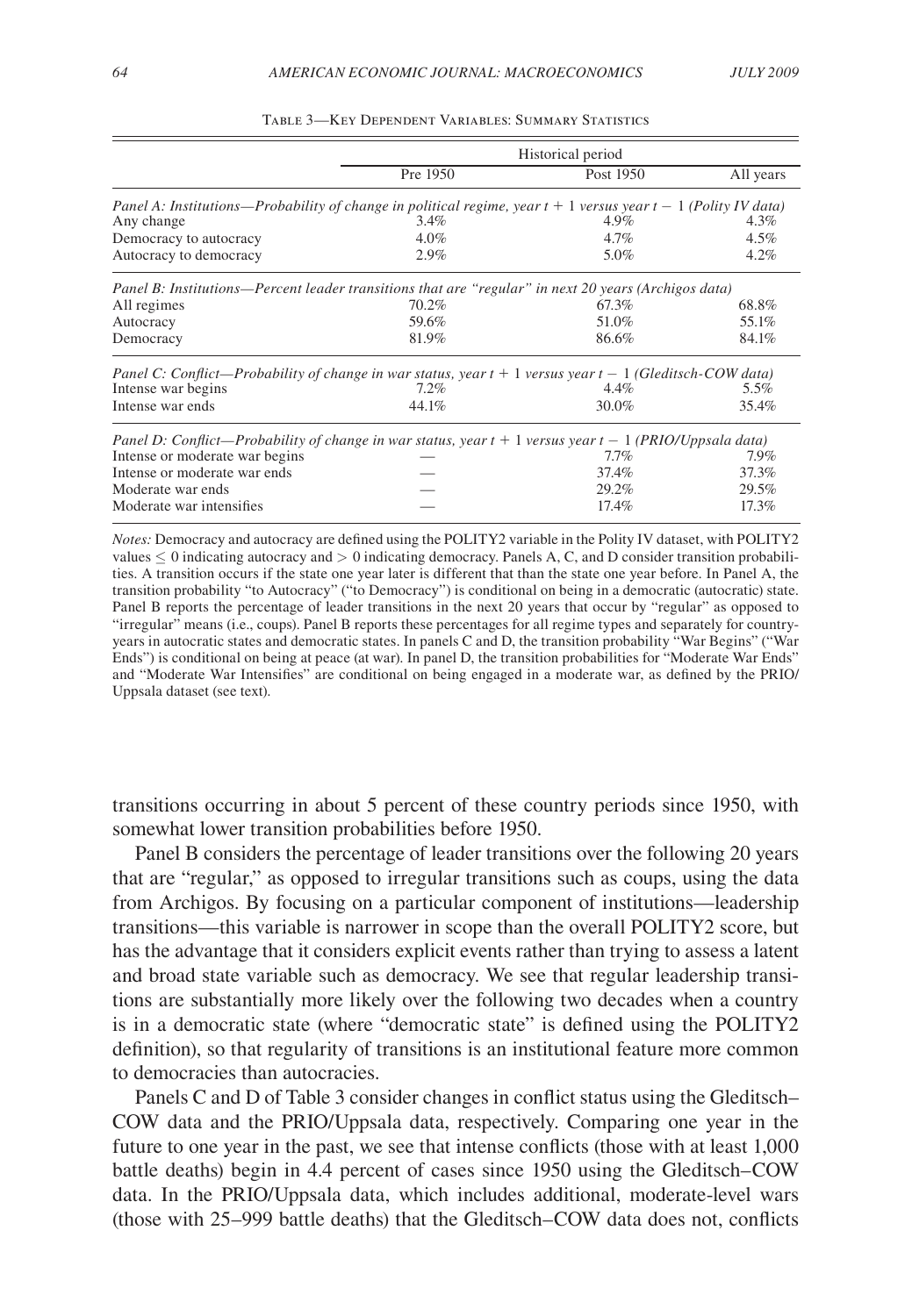begin in 7.7 percent of cases. For conflicts in progress, war ends with a probability of 30–44 percent, depending on intensity of the conflict and time period. Using the Gleditsch–COW data, war status appears more volatile, with starts and stops occurring more frequently, before 1950.

#### **II. Hit or Miss: Identifying the Effect of Assassination**

# A. *Empirical Approach*

In this section, we investigate the causative effect of assassination. To identify this effect we employ the inherent randomness in whether an attack is successful or not. For example, Kennedy did not escape the bullet that killed him, even though it was fired from 265 feet away and the president was in a moving car (Earl Warren et al. 1964). But Idi Amin, President of Uganda from 1971–1979, did survive an attack in 1976, when a thrown grenade bounced off of his chest and killed several bystanders.

In our main specifications, we examine OLS regressions of the form

$$
y_i = \beta \text{SUCCESS}_i + \gamma \mathbf{X}_i + \varepsilon_i,
$$

where  $i$  indexes a country-year in which there is an assassination attempt,  $y_i$  is an outcome of interest (institutional change or change in war status),  $\text{SUCCESS}_i$  is a dummy equal to one if a leader is killed in that country and year and zero if the leader survives any attempts, and  $\mathbf{X}_i$  is a vector of other regressors. The key identifying assumption is that we can treat *SUCCESS* as exogenous conditional on observables. Then  $E[\varepsilon]$  *SUCCESS*, **X** $] = 0$ , and we can write the average treatment effect as

(2) 
$$
\beta = E[y|SUCCESS = 1, \mathbf{X}] - E[y|SUCCESS = 0, \mathbf{X}].
$$

This expression makes clear that estimates of (1) identify the difference between successful assassinations and failed assassination attempts. Thus, we answer the question: what is the effect of killing versus failing to kill the leader? If hypothesis tests reject that  $\beta$  is zero, then the outcome of the attempt matters, and more broadly, we can reject the idea that assassinations do not change the course of events. Note, however, that we cannot tell whether the effect of assassinations we identify comes from the effect of killing the leader, failing to kill the leader, or both. In Section III, we use propensity-score matching methods to tease out whether  $\beta$  is driven primarily by successful or failed assassinations, but since assassination attempts are nonrandom, that analysis is necessarily more speculative than the analysis presented here.<sup>14</sup> Therefore, we focus first on the better-identified question of whether national outcomes differ depending on the success or failure of assassination attempts.

<sup>&</sup>lt;sup>14</sup> As a preview, we find that it is primarily the killing of leaders that appears to drive change, rather than failure.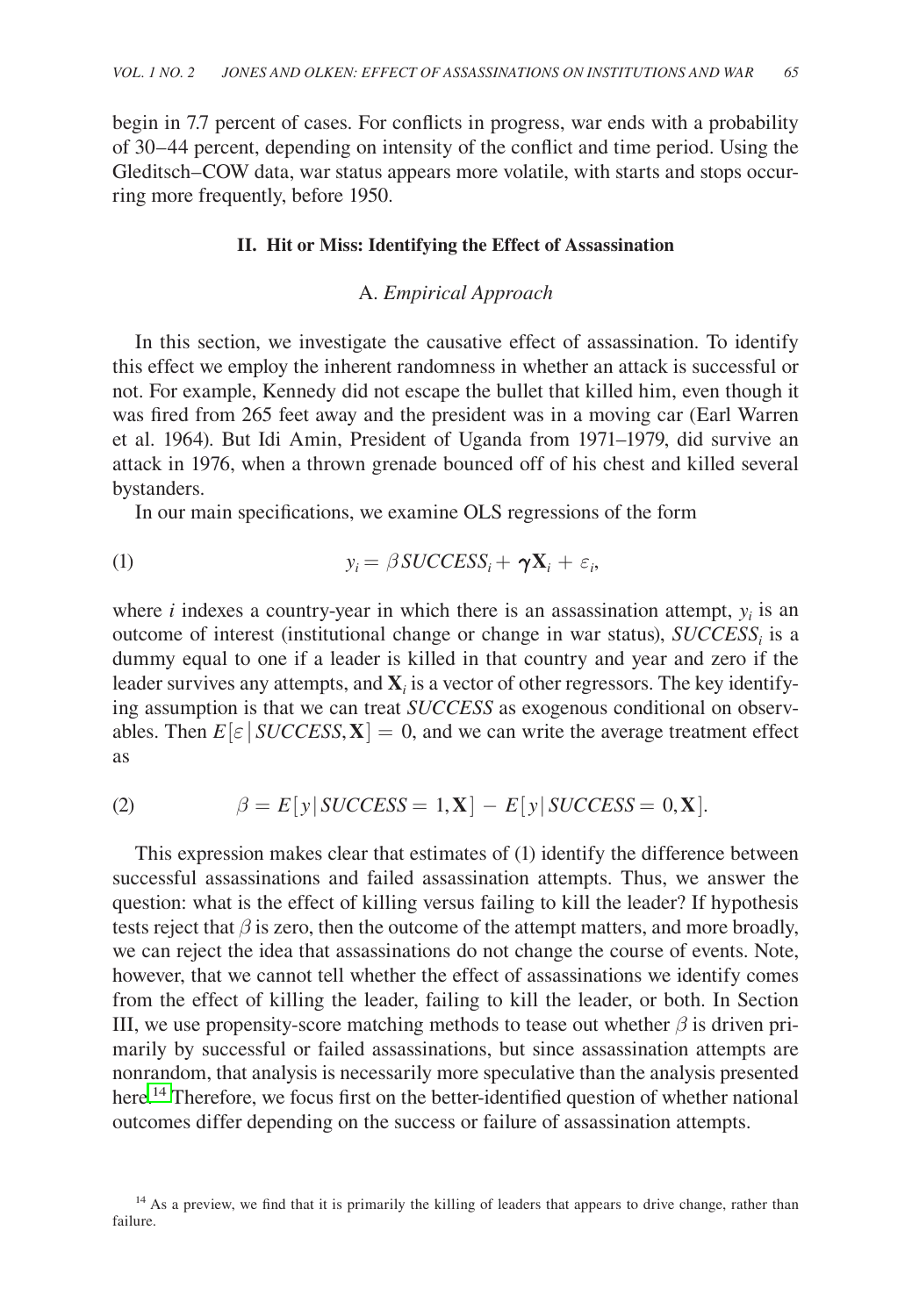## B. *Is Success Exogenous Conditional on Attempts?*

The key identification assumption for the main analysis is that, conditional on a serious attempt taking place, the success of the attempt (i.e., where the bullet hits, where the target is standing when the bomb explodes, etc.) is uncorrelated with the error term in (1). To investigate this assumption, we first ask whether observable variables that might be related to the error term in (1) predict *SUCCESS* conditional on attempt.<sup>15</sup>

As previously discussed, one variable that we know predicts success is the type of weapon used in the attack. In particular, attempts that use explosive devices are much less likely to result in a leader's death than attempts that use other weapons. For this reason, all specifications in the analysis below will include weapon fixed effects, although it turns out that the inclusion or exclusion of weapon fixed effects does not affect the results.

To investigate whether other variables predict successful assassinations, we present in panel A of Table 4 the mean values of a number of variables in the year prior to successful and failed assassination attempts, as well as the result from two-sided *t*-tests for the equality of these means. The table shows that the sample of successful and failed assassination attempts is balanced across a wide variety of variables: a dummy for whether the country was democratic or not (defined using the POLITY2 variable from Polity IV) and recent changes therein, the status of war and recent changes therein (from the Gleditsch–COW war data), the age of the leader, the tenure of the leader, and log per-capita energy consumption, which serves as a proxy measure for per capita income.<sup>16, 17</sup> The only result in Table 4 where the difference between successes and failures is statistically significant is the log of national population ( *p*-value 0.05). Given that we have examined eight variables, however, it is natural that one be statistically significant at this level.

In panel B of table 4, we present the results from probit specifications that consider all of these variables simultaneously. Specifically, we estimate the following equation:

(3) 
$$
P(SUCCESS_a) = \Phi(\gamma_1 + \gamma_2 \mathbf{X}_a),
$$

where *a* is a serious assassination attempt, and **X** represent the same variables considered in panel A. We present specifications with and without weapon fixed effects, and also with and without fixed effects for the region of the world where the attack takes place. When considering all of the variables in Table 4 jointly, their joint

<sup>&</sup>lt;sup>15</sup> Of course, the limitation of this type of analysis is that unobservable factors that predict success and predict changes in institutions or conflict status cannot be assessed. For example, attacker effort might predict success and be associated with underlying imminent changes.

<sup>&</sup>lt;sup>16</sup> Recent changes in political institutions and war status compare values in the year prior to the attempt to values three years prior to the attempt. These are lagged versions of the dependent variables used below, which compare institutional or conflict status one year after the attempt with status one year before.

<sup>&</sup>lt;sup>17</sup> The energy consumption measure comes from the Correlates of War National Material Capabilities dataset version 3.02 (J. David Singer et al. 1972, 1987). We use such a proxy measure because data on per capita income is not available for the world sample prior to 1950.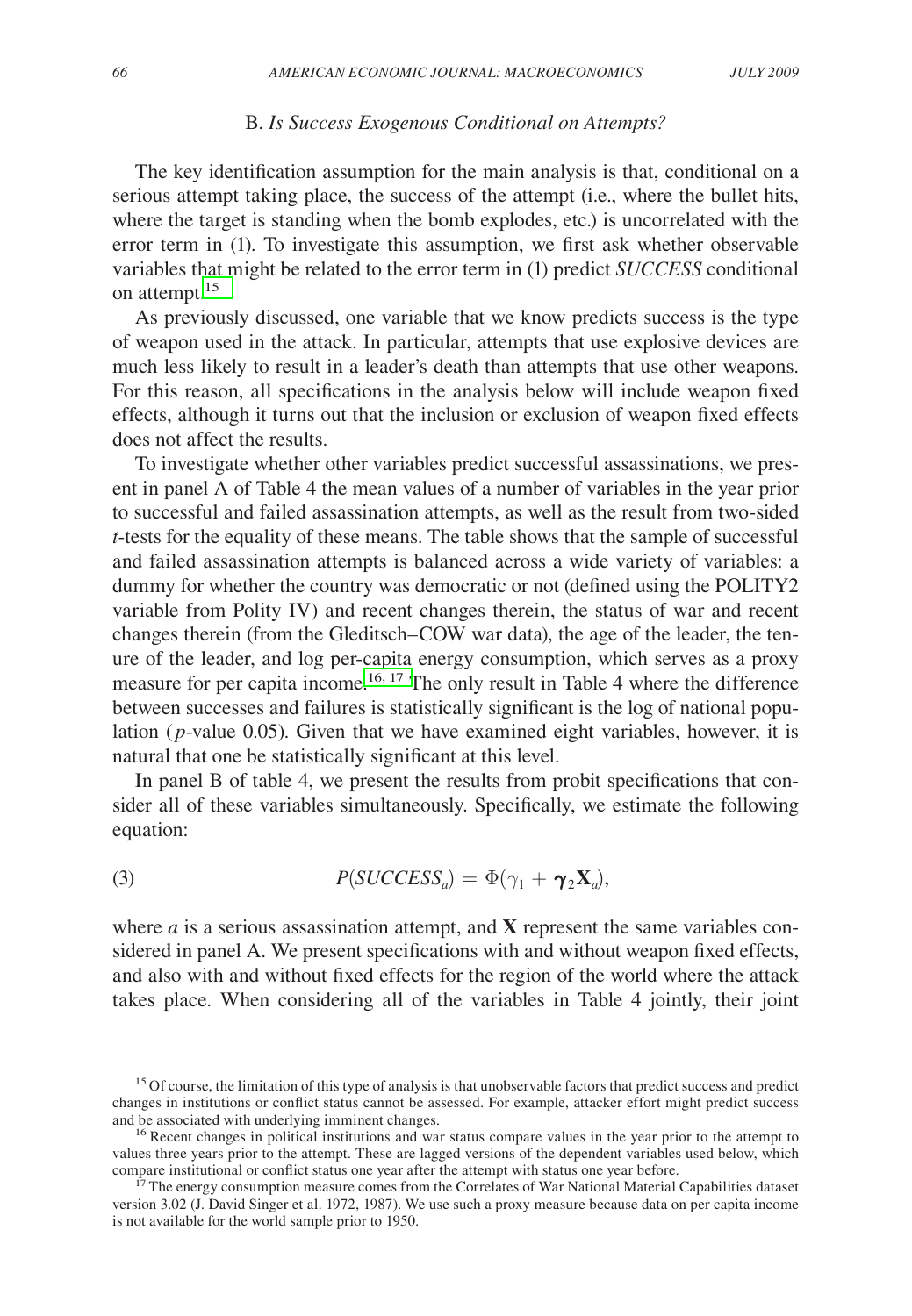| Variable                                                             | <b>Success</b> | Failure  | Difference | $p$ -val on<br>difference |
|----------------------------------------------------------------------|----------------|----------|------------|---------------------------|
| Panel A: Pairwise t-tests of sample balance                          |                |          |            |                           |
| Democracy dummy                                                      | 0.362          | 0.344    | 0.018      | 0.80                      |
|                                                                      | (0.064)        | (0.035)  | (0.072)    |                           |
| Change in democracy dummy                                            | $-0.036$       | $-0.022$ | $-0.013$   | 0.67                      |
|                                                                      | (0.025)        | (0.019)  | (0.032)    |                           |
| War dummy                                                            | 0.263          | 0.318    | $-0.055$   | 0.42                      |
|                                                                      | (0.059)        | (0.034)  | (0.068)    |                           |
| Change in war                                                        | 0.036          | 0.011    | 0.025      | 0.71                      |
|                                                                      | (0.058)        | (0.034)  | (0.067)    |                           |
| Log energy use per capita                                            | $-1.589$       | $-1.740$ | 0.152      | 0.69                      |
|                                                                      | (0.338)        | (0.180)  | (0.383)    |                           |
| Log population                                                       | 9.034          | 9.526    | $-0.492$   | $0.05*$                   |
|                                                                      | (0.219)        | (0.117)  | (0.248)    |                           |
| Age of leader                                                        | 55.172         | 52.777   | 2.395      | 0.14                      |
|                                                                      | (1.351)        | (0.866)  | (1.604)    |                           |
| Tenure of leader                                                     | 9.328          | 7.619    | 1.709      | 0.27                      |
|                                                                      | (1.440)        | (0.544)  | (1.539)    |                           |
| <b>Observations</b>                                                  | 59             | 194      |            |                           |
|                                                                      | (1)            | (2)      | (3)        | (4)                       |
| Panel B: Multivariate regressions                                    |                |          |            |                           |
| Democracy dummy                                                      | 0.068          | 0.063    | 0.071      | 0.070                     |
|                                                                      | (0.068)        | (0.066)  | (0.070)    | (0.067)                   |
| Change in democracy dummy                                            | $-0.039$       | $-0.050$ | $-0.033$   | $-0.036$                  |
|                                                                      | (0.100)        | (0.103)  | (0.104)    | (0.109)                   |
| War dummy                                                            | 0.057          | 0.063    | 0.061      | 0.067                     |
|                                                                      | (0.069)        | (0.065)  | (0.070)    | (0.065)                   |
| Change in war                                                        | $-0.024$       | $-0.017$ | $-0.025$   | $-0.013$                  |
|                                                                      | (0.077)        | (0.083)  | (0.076)    | (0.083)                   |
| Log energy use per capita                                            | 0.002          | 0.001    | 0.008      | 0.009                     |
|                                                                      | (0.014)        | (0.014)  | (0.015)    | (0.015)                   |
| Log population                                                       | $-0.027$       | $-0.025$ | $-0.028$   | $-0.032$                  |
|                                                                      | (0.021)        | (0.021)  | (0.021)    | (0.020)                   |
| Age of leader                                                        | 0.003          | 0.003    | 0.002      | 0.002                     |
|                                                                      | (0.003)        | (0.003)  | (0.003)    | (0.003)                   |
| Tenure of leader                                                     | 0.004          | 0.004    | 0.005      | 0.004                     |
|                                                                      | (0.003)        | (0.003)  | (0.003)    | (0.003)                   |
| Weapon FE                                                            | N              | Y        | N          | Y                         |
| Region FE                                                            | N              | N        | Y          | Y                         |
| <b>Observations</b>                                                  | 208            | 208      | 208        | 208                       |
| $p$ -value of $F$ -test on all listed variables                      | 0.46           | 0.49     | 0.46       | 0.40                      |
| $p$ -value of $F$ -test on all listed variables and<br>fixed effects | 0.46           | $0.06*$  | 0.59       | $0.01***$                 |

Table 4—Are Successful and Failed Attempts Similar?

*Notes:* Panel A reports the means of each listed variable for successes and failures, where each observation is a serious attempt. Standard errors are in parentheses. *p*-values on differences in the mean are from twosided unpaired *t*-tests. All variables are examined in the year before the attempt took place. Change variables represent the change from three years before the attempt occurred to one year before the attempt occurred. Panel B reports marginal effects from a probit regression, where each observation is a serious attempt and the dependent variable equals one for successful assassinations. Robust standard errors are in parentheses, adjusted for clustering by country. Weapon FE refers to dummies for each weapon type (gun, knife, explosive, poison, other, unknown), and region FE refers to dummies for each region of the world (Africa, Asia, Middle East/North Africa, Latin America, Eastern Europe, Western Europe/OECD).

- \*\*\* Significant at the 1 percent level.
- \*\* Significant at the 5 percent level.
- \* Significant at the 10 percent level.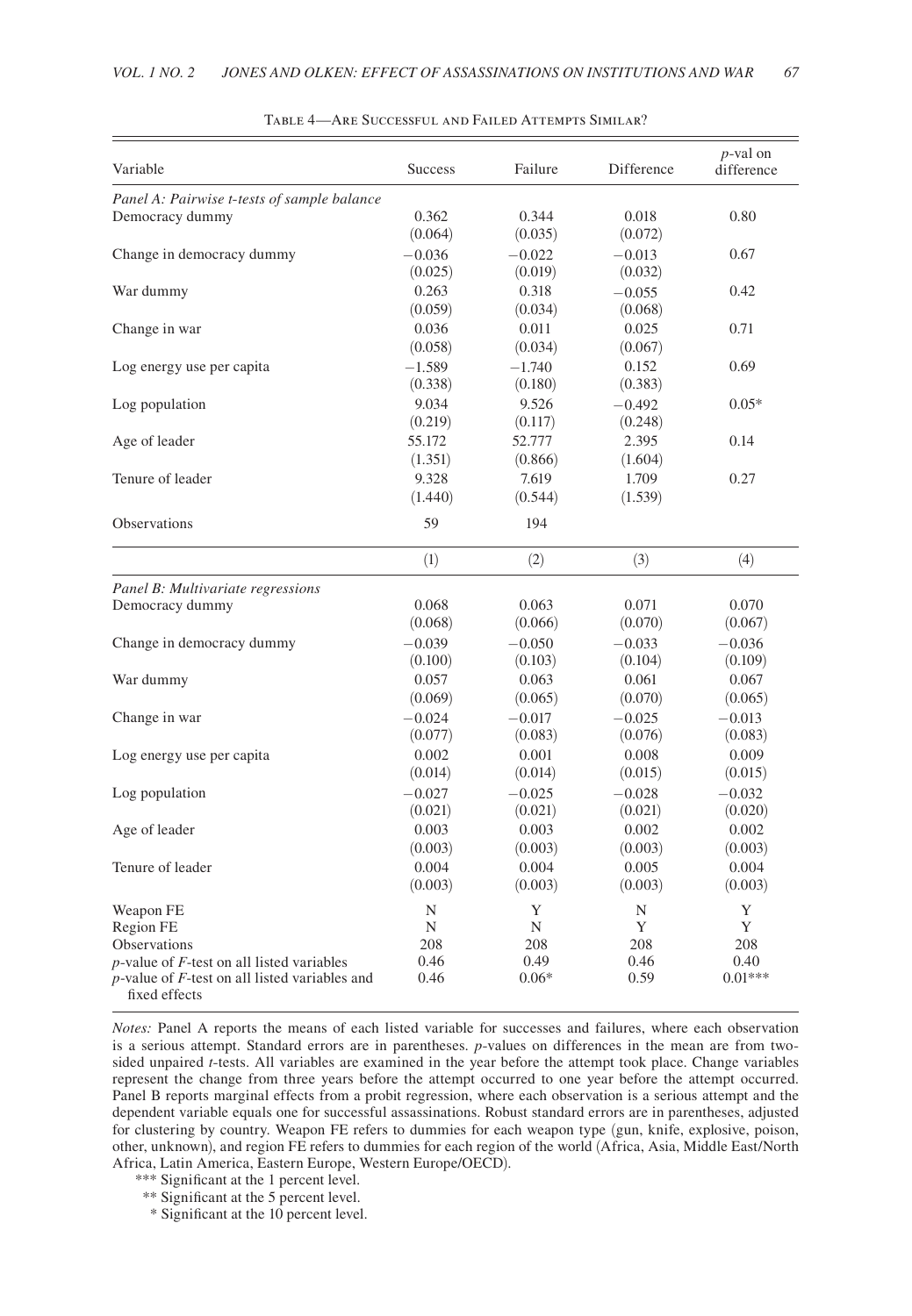*p*-value ranges from 0.40 to 0.49, depending on which fixed effects are included.<sup>18</sup> In the robustness analysis (see Section IID), we show that the inclusion or exclusion of all of these variables as controls has little effect on the results. Combined, the relative lack of predictability of *SUCCESS*, and the invariance of the results to adding controls for *SUCCESS*, suggests that the identification assumption is plausible.

# C. *Main Results*

In this section, we present our main results. To test hypotheses, we consider parametric and nonparametric specifications. First, we estimate (1) using OLS with robust standard errors, adjusted for clustering at the country level. Adjusting for clustering at the country level helps account for potential serial correlation of the error term in the event that there are multiple attempts in the same country. In the OLS specifications, we include fixed effects for the weapon used to take into account the differential success probabilities of different weapons, as discussed above. We also include fixed effects for the number of attempts in a given country-year. We do this because, even if the success or failure of a given attempt is exogenous, as the evidence above suggests, the likelihood of success on an annual basis is increasing in the number of attempts, so that the probability of success in a given year is only exogenous if we condition on the number of attempts that took place.<sup>19</sup>

Second, we report the results of nonparametric tests. For cases where the dependent variable takes a small number of potential outcomes, we report the results of the Fisher exact test (Ronald A. Fisher 1935; Marcello Pagano and Katherine T. Halvorsen 1981), which has exact small sample properties. This test takes the marginal distribution of each variable as given and calculates the probability that the actual association found, or a tighter association, could be produced by chance. This test is exact because it calculates the exact probability of each permutation of the variables, which is a finite set.<sup>20</sup> For variables that take a large number of values, we calculate nonparametric *p*-values from the Frank Wilcoxon (1945) rank-sum test. In this test, the outcomes from successful and failed assassinations are pooled and jointly ranked. The test statistic is the sum of the ranks for the successes. Wilcoxon shows that the sum of the ranks is normally distributed, and gives formulas for the mean and variance of the sum of the ranks under the null hypothesis that the two samples are drawn from identical distributions.

*Political Institutions*.—Table 5 presents the main results for the effects of assassination on political institutions. In column 1, we examine whether there are changes in

<sup>18</sup> If we use the linear POLITY2 variable instead of the democracy dummy, the joint *p*-values range from 0.09 to 0.31, with the linear variable significant in some specifications. The results in the paper are also robust to including this linear POLITY2 variable as a control instead of the dummy version.

<sup>&</sup>lt;sup>19</sup> In any case, the inclusion or exclusion of weapon fixed effects or number-of-attempt fixed effects has no material effect on the results.

<sup>&</sup>lt;sup>20</sup> For example, if success occurs in 59 of 251 cases and an outcome variable changes in 25 of 251 cases, one can calculate the probability for each possible permutation of these two variables in a  $2 \times 2$  matrix (e.g., the probability that 22 of the successes correspond to 12 of the outcome changes). By considering every possible permutation of success and the outcome, one can calculate the cumulative probability that the actual association witnessed, or some even tighter association, was produced purely by chance. This is the reported *p*-value.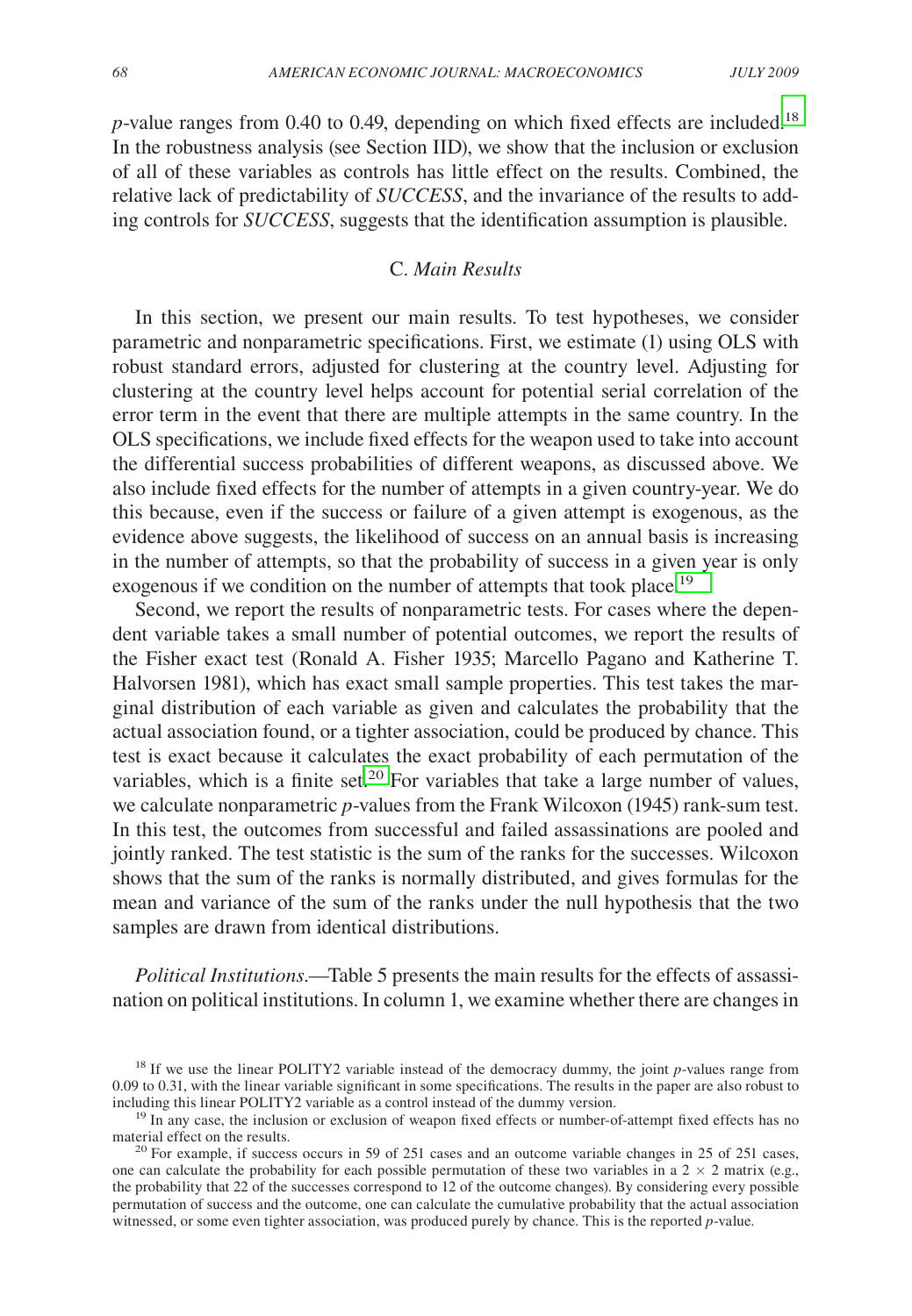|                                                      | Absolute change in | Directional change in | Percentage of "regular" |
|------------------------------------------------------|--------------------|-----------------------|-------------------------|
|                                                      | POLITY2 dummy      | POLITY2 dummy         | leader transitions in   |
|                                                      | (1)                | (2)                   | next 20 years<br>(3)    |
| Panel A: Average effects                             |                    |                       |                         |
| <b>Success</b>                                       | 0.091              | 0.079                 | 0.111                   |
|                                                      | (0.047)            | (0.051)               | (0.057)                 |
| Parm. p-value                                        | $0.06*$            | 0.12                  | $0.06*$                 |
| Nonparm. p-value                                     | $0.03**$           | $0.02**$              | 0.18                    |
| <b>Observations</b>                                  | 221                | 221                   | 138                     |
| Data source                                          | Polity IV          | Polity IV             | Archigos                |
| Panel B: Split by regime type in year before attempt |                    |                       |                         |
| Success $\times$ autocracy                           |                    | 0.131<br>(0.055)      | 0.191<br>(0.085)        |
| Success $\times$ democracy                           |                    | $-0.012$<br>(0.083)   | 0.034<br>(0.043)        |
| Autocracy—parm. p                                    |                    | $0.02**$              | $0.03**$                |
| Autocracy—nonparm. p                                 |                    | $0.01***$             | $0.05**$                |
| Democracy—parm. $p$                                  |                    | 0.89                  | 0.43                    |
| Democracy—nonparm. p                                 |                    | 0.13                  | 0.96                    |
| <b>Observations</b>                                  | Polity IV          | 221                   | 133                     |
| Data source                                          |                    | Polity IV             | Archigos                |

Table 5—Assassinations and Institutional Change

*Notes:* Results from estimating equation (1). Success is a dummy for whether the assassination attempt succeeded. The dependent variable in column 1 is a dummy for whether there was a change from autocracy to democracy or vice versa (change  $= 1$ , no change  $= 0$ ). The dependent variable in column 2 indicates the direction of any change (change to democracy = 1, no change = 0, change to autocracy =  $-1$ ). The dependent variable in column 3 is the percentage of future leader transitions that are "regular" as opposed to "irregular" (i.e., coups). This measure excludes the transition of the leader in power during the attempt. The sample in all columns is limited to serious attempts. Standard errors and parametric *p*-values are computed using robust standard errors, adjusted for clustering at the country level; these specifications all include dummies for weapon type and the number of attempts in that year. Nonparametric *p*-values are computed using Fisher's exact (1935) *p*-values in columns 1 and 2 and using a Wilcoxon (1945) rank-sum test in column 3. In panel B, autocracy/democracy is defined by the POLITY2 dummy in the year before the attempt. The main effect for the lagged autocracy variable is also included in the panel B regressions. Absolute change in POLITY2 dummy is not shown in panel B as it is mechanically identical to the directional change in POLITY2 dummy once we split by lagged POLITY2 dummy status.

\*\*\* Significant at the 1 percent level.

\*\* Significant at the 5 percent level.

\* Significant at the 10 percent level.

institutions (in one direction or another), comparing changes in the binary POLITY2 variable from the year before the assassination attempt to the year after. The dependent variable in column 1 takes a value of one if the regime switched democracy/ autocracy status and zero otherwise. We see that changes between regimes are 9 percentage points more likely when the leader is killed than when the leader survives the attack. These results are statistically significant using both the parametric and nonparametric hypothesis tests. In column 2, we consider whether assassinations lead systematically in the direction of democracy or autocracy. Here, the dependent variable takes the value 1 if a regime switched from autocracy to democracy,  $-1$ if the regime switched from democracy to autocracy, and 0 if no change occurred. The results show that, on average, successful assassinations lead to democracy. This result is not quite statistically significant with the parametric test and significant with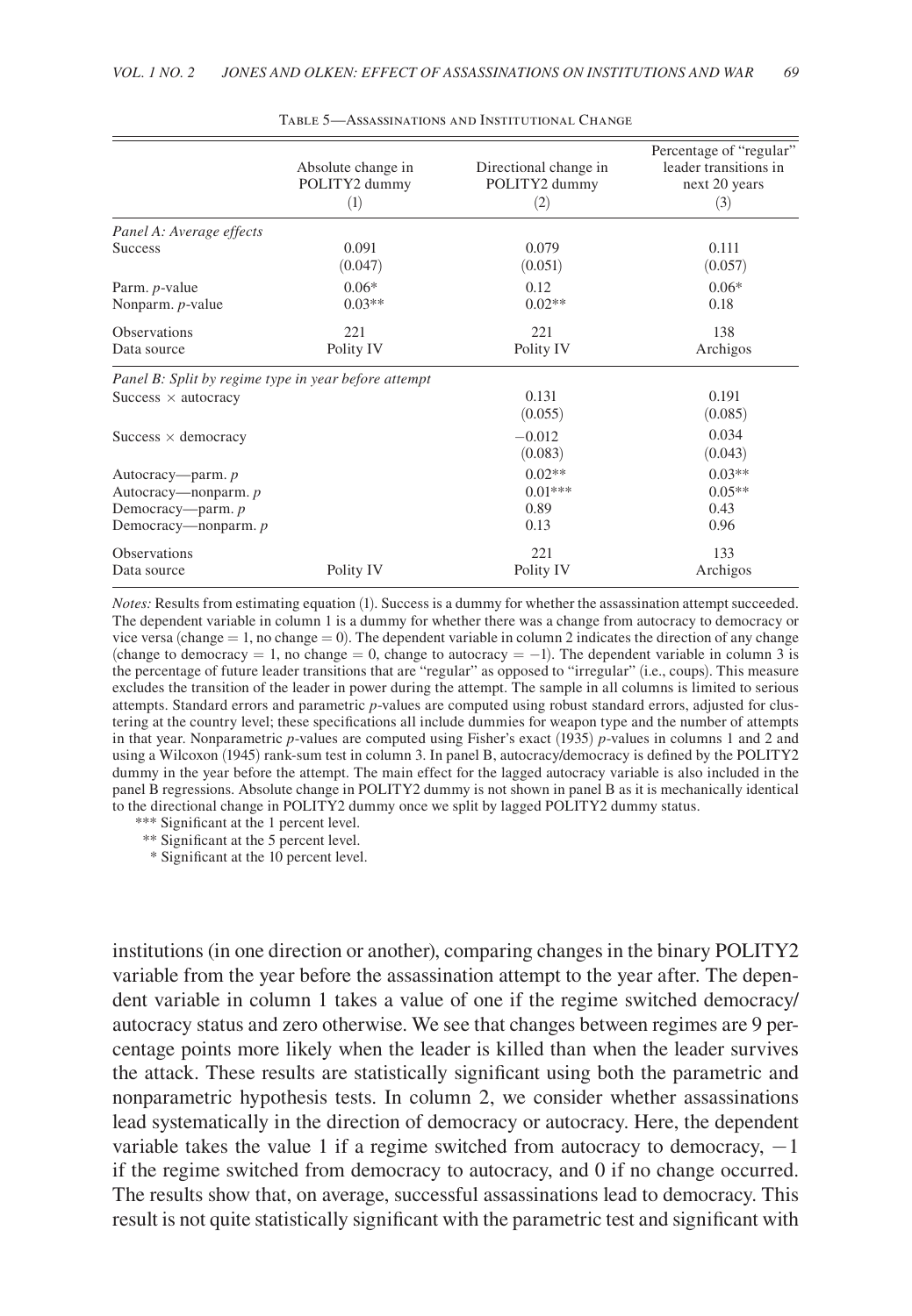a *p*-value of 0.02 with the nonparametric test. Lastly, using the alternative, Archigosbased measure characterizing future leader transitions, column 3 shows that successful assassinations raise the probability that future leader transitions occur lawfully by 11 percentage points.<sup>21</sup> While analysis of leader transitions captures a somewhat different phenomenon than the Polity measure, this independent source helps validate the broader structural changes that the Polity IV data describe. <sup>22,23</sup>

Panel B of Table 5 presents the effect of assassination conditional on the initial nature of the regime. Importantly, we find that the effects are limited to autocracies. The successful assassination of an autocrat creates a highly significant 13 percentage point increase in the probability of democratic transition, compared to the case where the assassination attempt failed. Meanwhile, the successful assassination of democrats produces no change in institutions using the Polity IV measure. Democratic institutions thus appear robust to the assassination of leaders, while autocratic regimes do not. Similar results are obtained using the percentage of regular future leadership transitions from Archigos as the criterion—successful assassination of autocrats creates a 19 percentage point increase in the probability that future leadership transitions occur by regular means, whereas there is no change in the probability that future leadership transitions occur by regular means following a successful assassination of a democrat.

To understand the magnitude of these effects, one can compare the results in Table 5 with the background means as summarized in Table 3. The assassination effect in autocracies, raising the probability of democratization by 13.1 percentage points, is more than triple the 4.2 percent background probability of autocratic to democratic transitions—a large effect. Meanwhile, the 19 point increase in the percentage of "regular" leader transitions over the ensuing 20 years covers two-thirds of the 29- percentage-point difference between democracies and autocracies in this measure—once again, a large effect.

Table 6 breaks down the effects by the tenure of the leader at the time of the assassination attempt and by the duration of the effect. Each cell reports the coefficient on *SUCCESS* from a separate regression, where the sample is shown in the column and the duration of the change used to calculate the dependent variable is shown in the row. The top panel indicates that the short-run move to democracy is particularly large following the assassination of long-tenured autocrats, for whom a successful assassination increases the probability of democratic transition in the next year by

<sup>21</sup> The Archigos analysis of subsequent leader transitions excludes the leader in power at the time of attempt. Calculating the percentage of regular transitions over all transitions 1–20 years after the attempt (as opposed to

 $^{22}$  One potential critique of the Polity IV measures is that the Polity analysts may have used changes in leadership to demarcate underlying changes in institutions. This concern, however, does not apply to the percent of regular transitions variable from Archigos, which examines only leadership changes for subsequent leaders. The fact that we obtain substantial effects using the percent of regular transitions variable suggests that coding decisions are not driving the results.

 $2<sup>3</sup>$  We have also considered the sub-indices of the POLITY2 variable (in results not reported but available from the authors). These indices include the XCONST, which measures the degree of executive constraints on the leader, and POLCOMP, which measures political competition—the extent to which alternative political preferences can be both expressed and pursued. POLCOMP is intended to refer to aspects of the political regime other than the power of the executive (which is captured by XCONST). We find that these measures produce broadly similar results to those presented in the tables.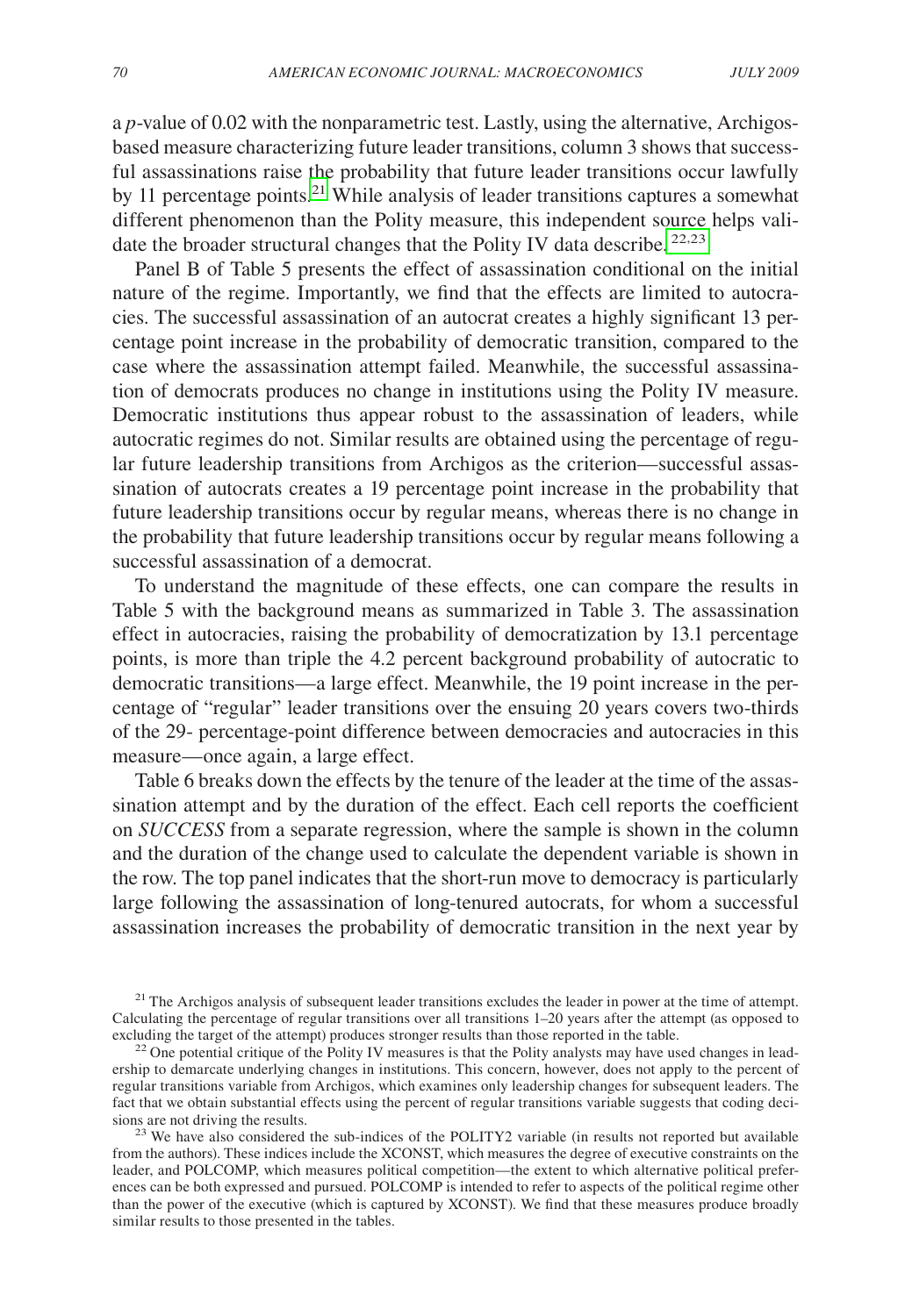|                                                       | All leaders |                  |               |           | Autocrats only   |               |  |  |
|-------------------------------------------------------|-------------|------------------|---------------|-----------|------------------|---------------|--|--|
|                                                       | All         | Tenure $\leq 10$ | Tenure $> 10$ | A11       | Tenure $\leq 10$ | Tenure $> 10$ |  |  |
|                                                       | (1)         | (2)              | (3)           | (4)       | (5)              | (6)           |  |  |
| Panel A: Directional change in POLITY2 dummy          |             |                  |               |           |                  |               |  |  |
| 1 year out                                            | 0.079       | 0.058            | 0.129         | 0.130     | 0.088            | 0.214         |  |  |
|                                                       | (0.051)     | (0.051)          | (0.125)       | (0.057)   | (0.069)          | (0.110)       |  |  |
| Parm. p-value                                         | 0.12        | 0.26             | 0.31          | $0.03**$  | 0.21             | $0.06*$       |  |  |
| Nonparm. p-value                                      | $0.02**$    | 0.31             | $0.01***$     | $0.01***$ | 0.13             | $0.02**$      |  |  |
| 10 years out                                          | 0.046       | 0.013            | 0.092         | 0.190     | 0.226            | 0.169         |  |  |
|                                                       | (0.062)     | (0.075)          | (0.146)       | (0.079)   | (0.108)          | (0.132)       |  |  |
| Parm. <i>p</i> -value                                 | 0.46        | 0.86             | 0.53          | $0.02**$  | $0.04**$         | 0.21          |  |  |
| Nonparm. p-value                                      | $0.01**$    | 0.12             | $0.03**$      | $0.05**$  | 0.22             | $0.08*$       |  |  |
| 20 years out                                          | $-0.003$    | $-0.006$         | 0.001         | 0.023     | 0.091            | 0.013         |  |  |
|                                                       | (0.091)     | (0.116)          | (0.154)       | (0.090)   | (0.117)          | (0.157)       |  |  |
| Parm. p-value                                         | 0.98        | 0.96             | 0.99          | 0.80      | 0.44             | 0.94          |  |  |
| Nonparm. p-value                                      | 0.86        | 0.78             | 0.72          | 0.59      | 0.75             | 0.60          |  |  |
| Panel B: Percentage of transitions by "regular" means |             |                  |               |           |                  |               |  |  |
| $1-10$ years out                                      | 0.099       | 0.126            | 0.087         | 0.186     | 0.197            | 0.102         |  |  |
|                                                       | (0.077)     | (0.089)          | (0.243)       | (0.113)   | (0.145)          | (0.255)       |  |  |
| Parm. p-value                                         | 0.21        | 0.16             | 0.73          | 0.11      | 0.18             | 0.70          |  |  |
| Nonparm. p-value                                      | 0.35        | 0.18             | 0.53          | 0.16      | 0.25             | 0.28          |  |  |
| $1-20$ years out                                      | 0.111       | 0.116            | 0.274         | 0.165     | 0.147            | 0.306         |  |  |
|                                                       | (0.057)     | (0.063)          | (0.181)       | (0.095)   | (0.113)          | (0.227)       |  |  |
| Parm. <i>p</i> -value                                 | $0.06*$     | $0.07*$          | 0.15          | $0.09*$   | 0.20             | 0.20          |  |  |
| Nonparm. p-value                                      | 0.18        | 0.23             | 0.03          | $0.05**$  | 0.15             | $0.03**$      |  |  |
| $11-20$ years out                                     | 0.119       | 0.1              | 0.368         | 0.208     | 0.181            | 0.422         |  |  |
|                                                       | (0.068)     | (0.072)          | (0.246)       | (0.107)   | (0.110)          | (0.275)       |  |  |
| Parm. p-value                                         | $0.09*$     | 0.17             | 0.16          | $0.06*$   | 0.11             | 0.15          |  |  |
| Nonparm. p-value                                      | 0.25        | 0.59             | 0.04          | $0.03**$  | 0.16             | $0.05**$      |  |  |

Table 6—Tenure of Leader and Duration of Effects

*Notes:* Each cell reports the coefficient and *p*-values on "success" from a separate regression of equation (1). Columns 1 and 4 report results for all leaders, columns 2 and 5 report results for those with tenure  $\leq 10$  years in year before assassination, and columns 3 and 6 report results for those with tenure  $> 10$  years in year before the year of attempt. For the POLITY2 dummy, one year out compares the change in polity score one year after attempt to one year before attempt; five years out compares the change in polity score five years after attempt to one year before attempt, etc. For regular transitions, 1–10 years out calculates the average percentage of leadership transitions that are regular in years 1–10 after the attempt, etc. Standard errors and *p*-values are as in Table 4.

\*\*\* Significant at the 1 percent level.

\*\* Significant at the 5 percent level.

\* Significant at the 10 percent level.

21 percentage points relative to a failed assassination. The distinction with respect to tenure is less clear with time, however. The most interesting result in this table appears in column 4 of panel A, which shows that democratic transitions following assassinations of autocrats appear to be sustained 10 years later. The point estimate suggests that initially autocratic regimes are 19 percentage points more likely to be democracies 10 years after the attempt if the assassination succeeded. Twenty years into the future, however, the results are substantially attenuated using the binary Polity IV measure.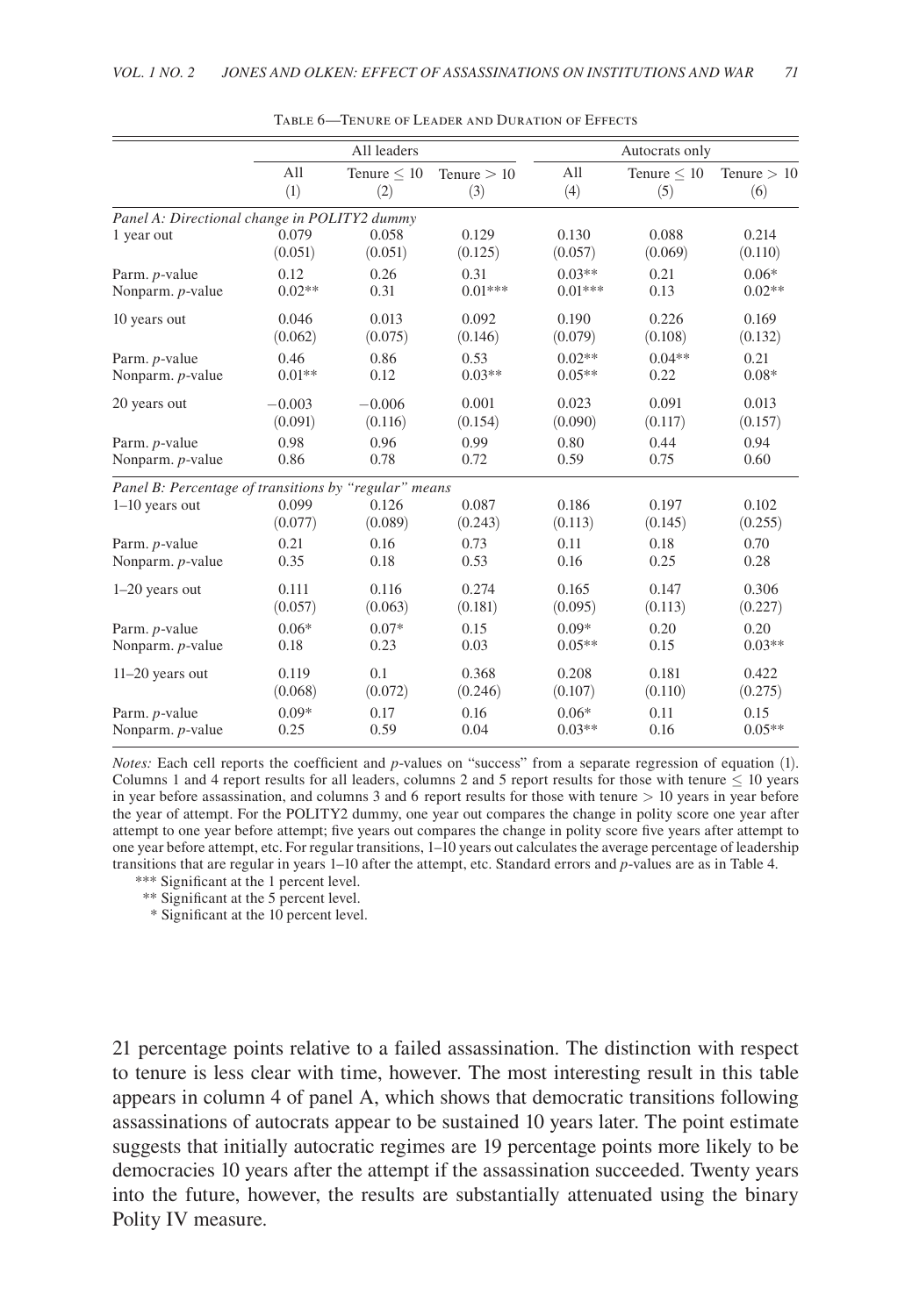Panel B of Table 6 considers the probability that future leader transitions are regular. Of particular note is the last row, where we limit ourselves to leadership transitions that occur between 11 and 20 years after the assassination attempt. These results show that, following the successful assassination of an autocrat, leadership transitions 11–20 years after the attempt are 21 percentage points more likely to be regular. Following the successful assassination of a long-tenured autocrat, leadership transitions 11–20 years after the attempt are 42 percentage points more likely to be regular, though this result is only statistically significant in the nonparametric specification. Combined, these results suggest that assassinations have substantial, and at least somewhat prolonged, effects on institutions.

*War.—*Table 7 examines the effect of assassination on war status. The dependent variable is the difference in war status of a country one year after assassination attempts compared to one year before.24 The first column presents the results for the full sample, using all attempts from 1875–2002 and the Gleditsch–COW data. The second column presents the results again but restricting the Gleditsch–COW data to the postwar period (1946–2002), and the final column presents the results using the PRIO data for the same sample (1946–2002).<sup>25</sup> Panel A presents the average effect of successful assassination relative to failed attempts. Panel B splits the sample by war status in the year prior to the attempt.

Looking at Table 7, we see three primary results. First, there is weak evidence that successful assassination attempts, compared to failed assassination attempts, tend to hasten the end of intense wars (i.e., wars with greater than 1,000 battle deaths). This effect appears in panel B, column 1, and suggests that successful assassination lowers the probability of continued, intense conflict by 25 percentage points, which represents about a 70 percent increase above the 35-percentage-point background probability that an intense war ends (see Table 3). Although the effect is quite large in magnitude, it is only marginally significant (*p*-value of 0.08 parametrically and 0.13 non-parametrically) and is not significant when we restrict to the post–World War II period. The post-war results are difficult to interpret, however, because there are few observations of intense wars after 1946. Overall, we conclude that there is some evidence, but only weak evidence, for an effect on intense wars.

Second, there is evidence that successful assassination attempts, compared to failed attempts, lead to increased intensity of existing moderate-level conflicts. This is seen in panel B, column 3, where we see a 33 percentage point increased probability that a war intensifies when the leader is killed, which triples the 17-percentagepoint background probability that a moderate war intensifies (see Table 3). This large point estimate shows some significance ( *p*-value of 0.05 parametrically, and 0.13 nonparametrically) even though the sample size is substantially smaller given that the PRIO data exists only for the post-1945 era.

<sup>&</sup>lt;sup>24</sup> We group all types of war, which are mainly interstate wars or civil wars. In results not reported, we analyze civil wars separately and find no substantial difference in the results. 25 We define the PRIO variable to be 0.5 if a small conflict is taking place, 1 if a large conflict is taking place,

and 0 otherwise.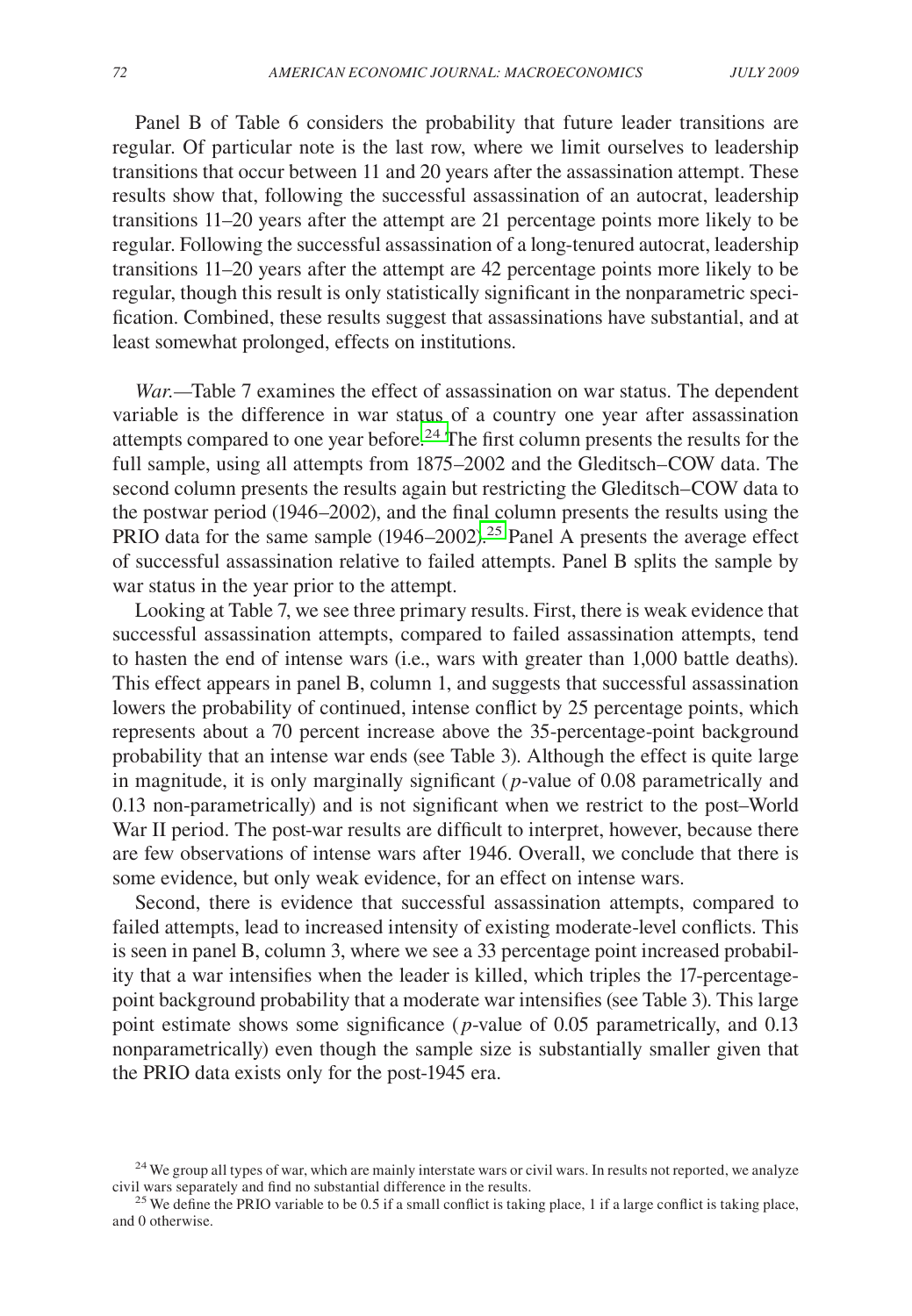|                                                     | Gleditsch-COW dataset<br>1875-2002 | Gleditsch-COW dataset<br>1946-2002 | PRIO/Uppsala dataset<br>1946-2002 |
|-----------------------------------------------------|------------------------------------|------------------------------------|-----------------------------------|
|                                                     | (1)                                | (2)                                | (3)                               |
| Panel A: Average effects                            |                                    |                                    |                                   |
| <b>Success</b>                                      | $-0.072$<br>(0.068)                | 0.041<br>(0.093)                   | 0.162<br>(0.071)                  |
| Parm. <i>p</i> -value                               | 0.29                               | 0.66                               | $0.02**$                          |
| Nonparm. p-value                                    | 0.57                               | 0.83                               | $0.03**$                          |
| <b>Observations</b>                                 | 223                                | 116                                | 116                               |
| Data source                                         | Gleditsch                          | Gleditsch                          | <b>PRIO</b>                       |
| Panel B: Split by war status in year before attempt |                                    |                                    |                                   |
| Success $\times$ intense war                        | $-0.255$                           | $-0.103$                           | $-0.110$                          |
|                                                     | (0.144)                            | (0.257)                            | (0.294)                           |
| Success $\times$ moderate war                       |                                    |                                    | 0.334                             |
|                                                     |                                    |                                    | (0.163)                           |
| Success $\times$ not at war                         | $-0.024$                           | 0.020                              | 0.070                             |
|                                                     | (0.068)                            | (0.086)                            | (0.057)                           |
| Intense war—parm. p-value                           | $0.08*$                            | 0.69                               | 0.71                              |
| Intense war-nonparm. p-value                        | 0.13                               | 1.00                               | 0.69                              |
| Moderate war—parm. p-value                          | N/A                                | N/A                                | $0.05**$                          |
| Moderate war-nonparm.<br>$p$ -value                 | N/A                                | N/A                                | 0.13                              |
| Not at war—parm. $p$ -value                         | 0.73                               | 0.82                               | 0.22                              |
| Not at war-nonparm. p-value                         | 0.62                               | 0.71                               | 0.21                              |
| <b>Observations</b>                                 | 222                                | 116                                | 116                               |
| Data source                                         | Gleditsch                          | Gleditsch                          | <b>PRIO</b>                       |

| TABLE 7—ASSASSINATIONS AND CONFLICT: CHANGE ONE YEAR AFTER ATTEMPT |  |  |  |  |
|--------------------------------------------------------------------|--|--|--|--|
|--------------------------------------------------------------------|--|--|--|--|

*Notes:* See notes to Table 5. Nonparametric *p*-values are computed using Fisher's exact tests. In panel B, at war/not at war is defined by whether the relevant war concept (i.e., the concept used in the dependent variable) is positive in the year before the attempt. The main effect for the lagged war variable is also included in the regression in panel B.

\*\*\* Significant at the 1 percent level.

\*\* Significant at the 5 percent level.

\* Significant at the 10 percent level.

Third, we find that the outcomes of assassination attempts have no statistically significant effect on the start of new wars. This is seen in panel B, across both datasets we examine. For example, taken literally this suggests that World War I might have begun regardless of whether or not the 1914 attempt on the life of Archduke Ferdinand had succeeded or failed.26

In sum, these results suggest heterogeneity in the effect of assassination, depending on the level of conflict at the time of the attempt. The success or failure of an assassination does not matter for the start of conflicts, as least as we can measure them in our data. However, successful assassinations, compared to failed assassinations, appear to intensify moderate-level conflicts but hasten the end of highintensity conflicts. These are somewhat subtle results, suggesting an important role

<sup>&</sup>lt;sup>26</sup> Note, however, that this event itself is not in our data, as Archduke Ferdinand was the crown prince of Austria-Hungary, rather than the leader.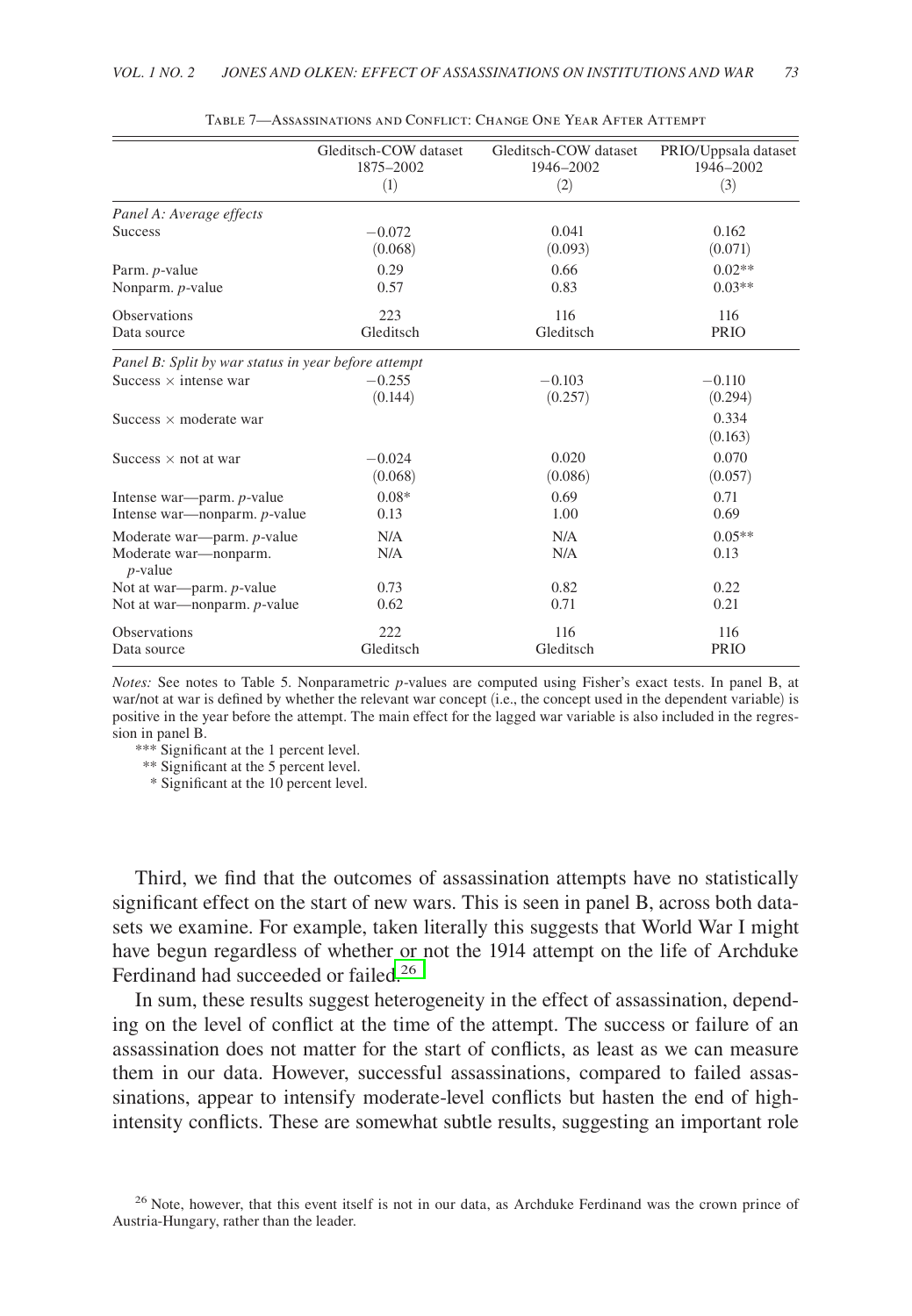|                                                                                         | Absolute change in | Directional change in |                   | Percentage regular |                   |
|-----------------------------------------------------------------------------------------|--------------------|-----------------------|-------------------|--------------------|-------------------|
|                                                                                         | POLITY2 dummy      | POLITY2 dummy         |                   | leader transitions |                   |
|                                                                                         | one year out       | one year out          |                   | $1-20$ years out   |                   |
|                                                                                         | (1)                | (2)<br>(3)            |                   | (4)                | (5)               |
|                                                                                         | All                | All                   | Autocrats<br>only | All                | Autocrats<br>only |
| <b>Baseline</b> specification                                                           | 0.091              | 0.079                 | 0.131             | 0.111              | 0.191             |
| (serious attempts)                                                                      | (0.047)            | (0.051)               | (0.055)           | (0.057)            | (0.085)           |
| Parm. p-value                                                                           | $0.06*$            | 0.12                  | $0.02**$          | $0.06*$            | $0.03**$          |
| Nonparm. p-value                                                                        | $0.03**$           | $0.02**$              | $0.01***$         | 0.18               | $0.05**$          |
| Observations                                                                            | 221                | 221                   | 142               | 138                | 74                |
| Control group: bystanders                                                               | 0.078              | 0.076                 | 0.130             | 0.151              | 0.255             |
| or target wounded                                                                       | (0.049)            | (0.052)               | (0.055)           | (0.074)            | (0.097)           |
| Parm. p-value                                                                           | 0.11               | 0.15                  | $0.02**$          | $0.05**$           | $0.01***$         |
| Nonparm. p-value                                                                        | $0.07*$            | $0.06*$               | $0.02**$          | 0.13               | $0.01***$         |
| Observations                                                                            | 157                | 157                   | 103               | 97                 | 54                |
| Control group: target wounded                                                           | 0.081              | 0.057                 | 0.120             | 0.182              | 0.264             |
|                                                                                         | (0.050)            | (0.053)               | (0.055)           | (0.095)            | (0.126)           |
| Parm. p-value                                                                           | 0.11               | 0.28                  | $0.03**$          | $0.06*$            | $0.04**$          |
| Nonparm. p-value                                                                        | 0.11               | 0.25                  | 0.12              | 0.35               | $0.04**$          |
| Observations                                                                            | 104                | 104                   | 66                | 68                 | 38                |
| Control group: any attempt                                                              | 0.090              | 0.068                 | 0.132             | 0.116              | 0.172             |
|                                                                                         | (0.047)            | (0.051)               | (0.056)           | (0.054)            | (0.081)           |
| Parm. p-value                                                                           | $0.06*$            | 0.18                  | $0.02**$          | $0.04**$           | $0.04**$          |
| Nonparm. <i>p</i> -value                                                                | $0.02**$           | $0.01***$             | $0.01***$         | 0.37               | $0.10*$           |
| Observations                                                                            | 260                | 260                   | 166               | 173                | 94                |
| Solo attempts only                                                                      | 0.073              | 0.027                 | 0.095             | 0.144              | 0.258             |
|                                                                                         | (0.063)            | (0.066)               | (0.066)           | (0.060)            | (0.115)           |
| Parm. p-value                                                                           | 0.25               | 0.68                  | 0.15              | $0.02**$           | $0.03**$          |
| Nonparm. p-value                                                                        | 0.26               | 0.41                  | 0.21              | 0.41               | 0.11              |
| Observations                                                                            | 100                | 100                   | 53                | 65                 | 30                |
| First attempt on leader                                                                 | 0.080              | 0.048                 | 0.099             | 0.111              | 0.206             |
| (serious attempts only)                                                                 | (0.060)            | (0.066)               | (0.067)           | (0.061)            | (0.093)           |
| Parm. p-value                                                                           | 0.18               | 0.47                  | 0.14              | $0.07*$            | $0.03**$          |
| Nonparm. p-value                                                                        | 0.12               | 0.11                  | $0.07*$           | 0.51               | 0.11              |
| Observations                                                                            | 172                | 172                   | 102               | 108                | 52                |
| Adding all Table 4 controls quarter-<br>century FE, and region FE<br>(serious attempts) | 0.081<br>(0.056)   | 0.088<br>(0.057)      | 0.176<br>(0.084)  | 0.192<br>(0.063)   | 0.237<br>(0.110)  |
| Parm. p-value                                                                           | 0.15               | 0.13                  | $0.04**$          | $0.00***$          | $0.04**$          |
| Observations                                                                            | 189                | 189                   | 115               | 112                | 57                |

Table 8—Alternative Specifications

*Notes:* See Section IID.

\*\*\* Significant at the 1 percent level.

\*\* Significant at the 5 percent level.

\* Significant at the 10 percent level.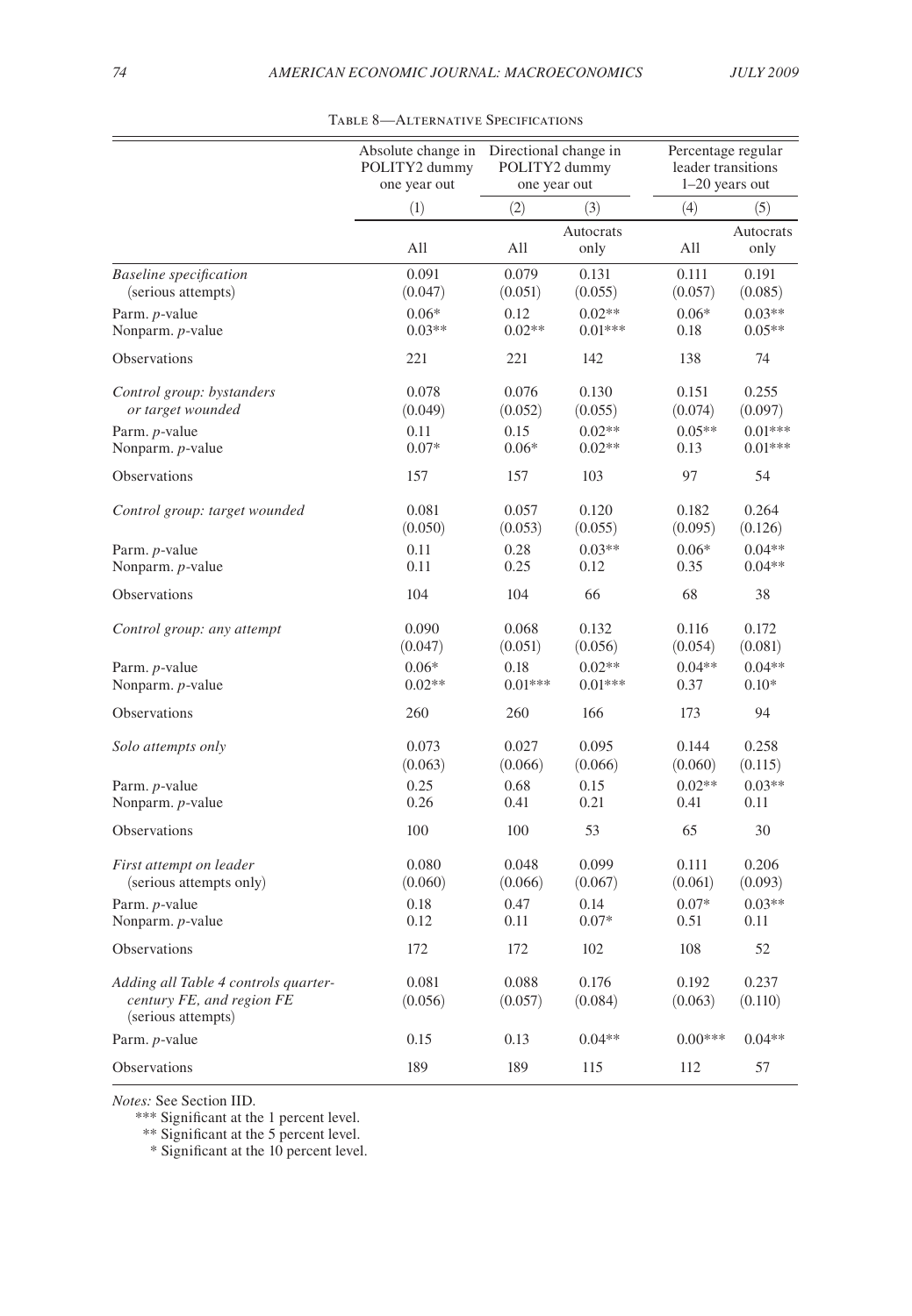of assassination for conflict, but with effects depending on the circumstances. We will consider further interpretation of the conflict results in Section IVB below.

## D. *Robustness Checks and Additional Specifications*

Our main results feature parametric and nonparametric tests, and thus confront alternative specifications of the error process. In this section, we further consider a number of robustness checks based on alternative specifications of assassination events and the inclusion of observable variables.

Table 8 reconsiders the main results for institutional change. For comparison, the top panel summarizes the baseline results from Table 4, where we compared successful assassinations against failed "serious attempts," defined as those attempts in which the weapon was actually used in the attempt to kill the leader. The next four panels consider different ways of defining the comparison group of failed assassination attempts. We see that further limiting the set of serious attempts to cases where there were casualties (i.e., where the target or a bystander sustained wounds) produces similar results as the main specification. Further limiting the control group to cases where the leader was wounded (but not killed) reduces the set of failed attempts by 70 percent, leaving only 40 failures. When we focus on this more limited sample, the results tend to lose some significance, though some results remain statistically significant and overall the point estimates do not change substantially. The next panel uses the full set of attempts, as opposed to serious attempts, and produces similar results to the main specification. Finally, we try limiting the observations to attempts by solo attackers, and the first attempt on a given leader. While these restrictions cut the sample size down, so that the standard errors increase, most point estimates change modestly.

The last panel of Table 8 tries a somewhat different specification. We return to the baseline specification but add, as controls, all of the variables in Table 3, as well as time (quarter-century) and region fixed effects. Including the full set of controls reduces the sample size, but the results are similar to the baseline, with typically somewhat larger coefficients and somewhat larger standard errors.<sup>27</sup>

In results not reported in the table (but available from the authors upon request), we have also conducted the same set of robustness checks on the war results. As with the results on institutional change, we find that the war results are essentially similar to the results in the main specifications if we consider alternate control groups (bystanders wounded, target wounded, or all attempts), consider only solo attempts or first attempts, or add the full set of controls.

Finally, in results not reported in the table (but available upon request), we consider alternative transformations of the POLITY2 variable (as opposed to the binary democracy/autocracy variable we use in the main analysis). Specifically, we examine the impact of assassinations on changes in the untransformed linear POLITY2 variable, as well as on a three-part variable where POLITY2 scores from  $-10$  to  $-7$ 

 $27$  In a different style of analysis, we have also considered whether natural or accidental leader deaths produce institutional change. We find that natural and accidental deaths of autocrats increase the probability of a change in institutions, but these changes are much smaller in magnitude and limited to extreme autocrats.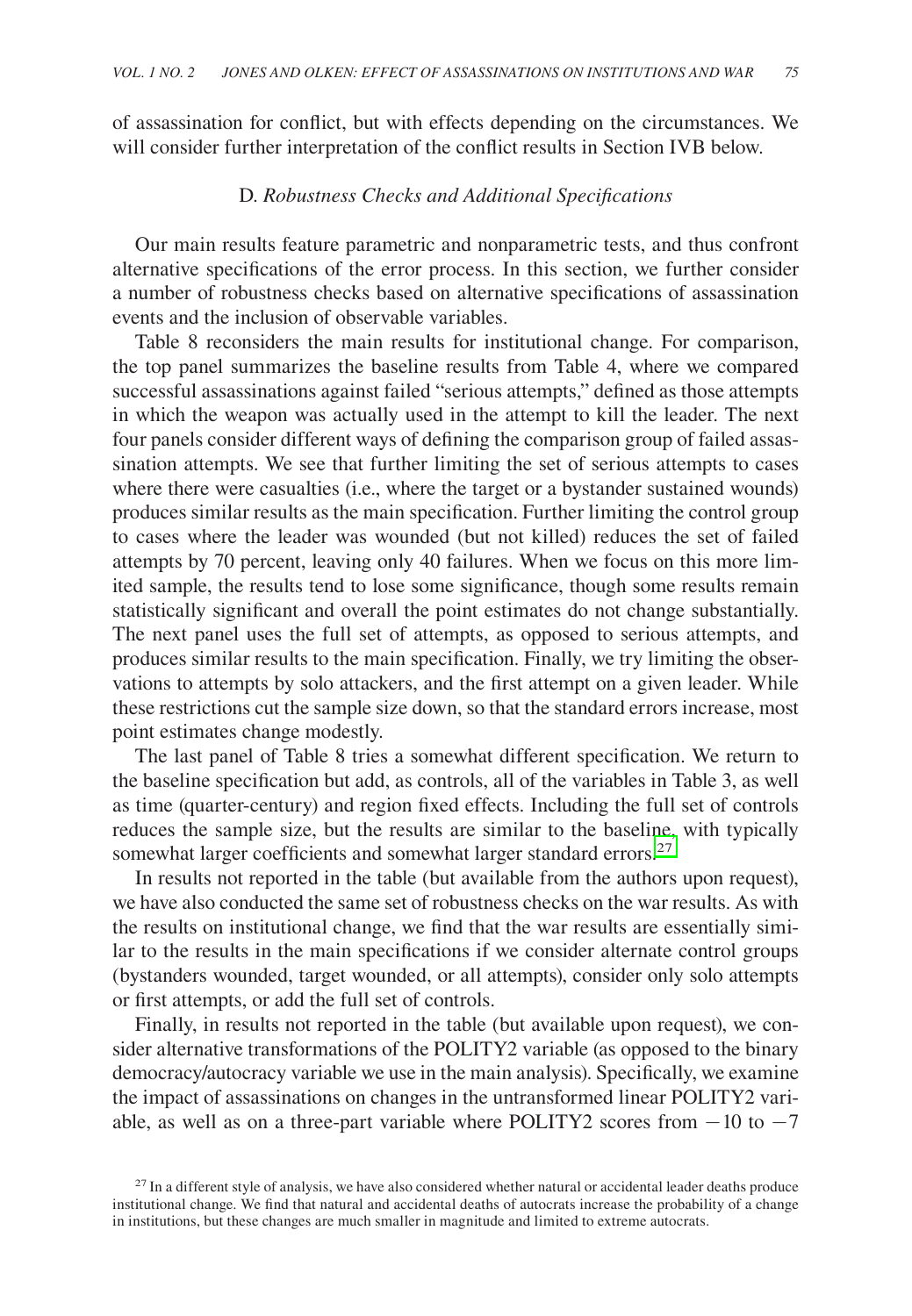are coded as 0 (autocratic), from  $-6$  to  $+6$  are coded as 0.5 (transition), and from  $+7$  to  $+10$  as 1 (democratic). We find, essentially, the same results, strong moves to democracy associated with successful assassinations relative to failures, using either of these alternative variables.

#### **III. Distinguishing between Success and Failure**

The results thus far suggest that assassinations have important effects. These effects are identified using inherent randomness in whether an attack is successful, showing significant differences in outcomes comparing successes and failures. It may be natural to presume that the "successes," where the leader dies, are more important drivers of change than the "failures," since success automatically produces changes in leadership while failure does not. However, it is also possible that failed attempts change outcomes. For example, an autocrat who survives an assassination attempt may impose crackdowns on opposition groups, leading a country further from democracy.

In this section, we consider the separate effects of success and failure. Identifying these effects separately is necessarily more speculative than identifying the difference between them. The challenge is that, while the path of a bullet may be driven largely by chance, attempts themselves do not occur randomly. As a result, the absolute effect of successes and the absolute effect of failures may be conflated with changes that would have occurred anyway, and that are correlated with the probability an attempt took place. For example, if attempts on autocrats are more likely in autocracies that are in the process of liberalizing, one might erroneously attribute a subsequent democratization that would have happened anyway to the effect of a successful or failed assassination.

That said, one can make some headway on this issue by employing a propensityscore matching approach. We use observable features of the national context to predict when assassination attempts will occur and then stratify the sample according to these features. We are therefore making comparisons between years with assassination events and years without such events within comparable contexts. While this approach is not perfect, and does not solve the problem if assassination attempts are correlated with unobservable variables that also predict subsequent outcomes, it does provide a flexible approach to dealing with selection on observables.

To implement this approach, for all countries *c* and years *t*, we first estimate equations of the form

$$
P(ATTEMP_{ct}) = \Phi(\rho \mathbf{X}_{ct})
$$

which allow us to predict attempts conditional on observables. Based on the predicted probabilities from (4), we form six blocks, denoted by *b*, for different levels of the propensity score, and check that the covariates are all balanced between treatments and controls within each block. We then estimate regressions of the form

(5) 
$$
y_{ib} = \alpha_b + \beta_s \text{SUCCESS}_{ib} + \beta_f \text{FAILURE}_{ib} + \gamma \mathbf{X}_{ib} + \varepsilon_{ib},
$$

where  $\alpha_b$  indicates fixed effects for each propensity score block.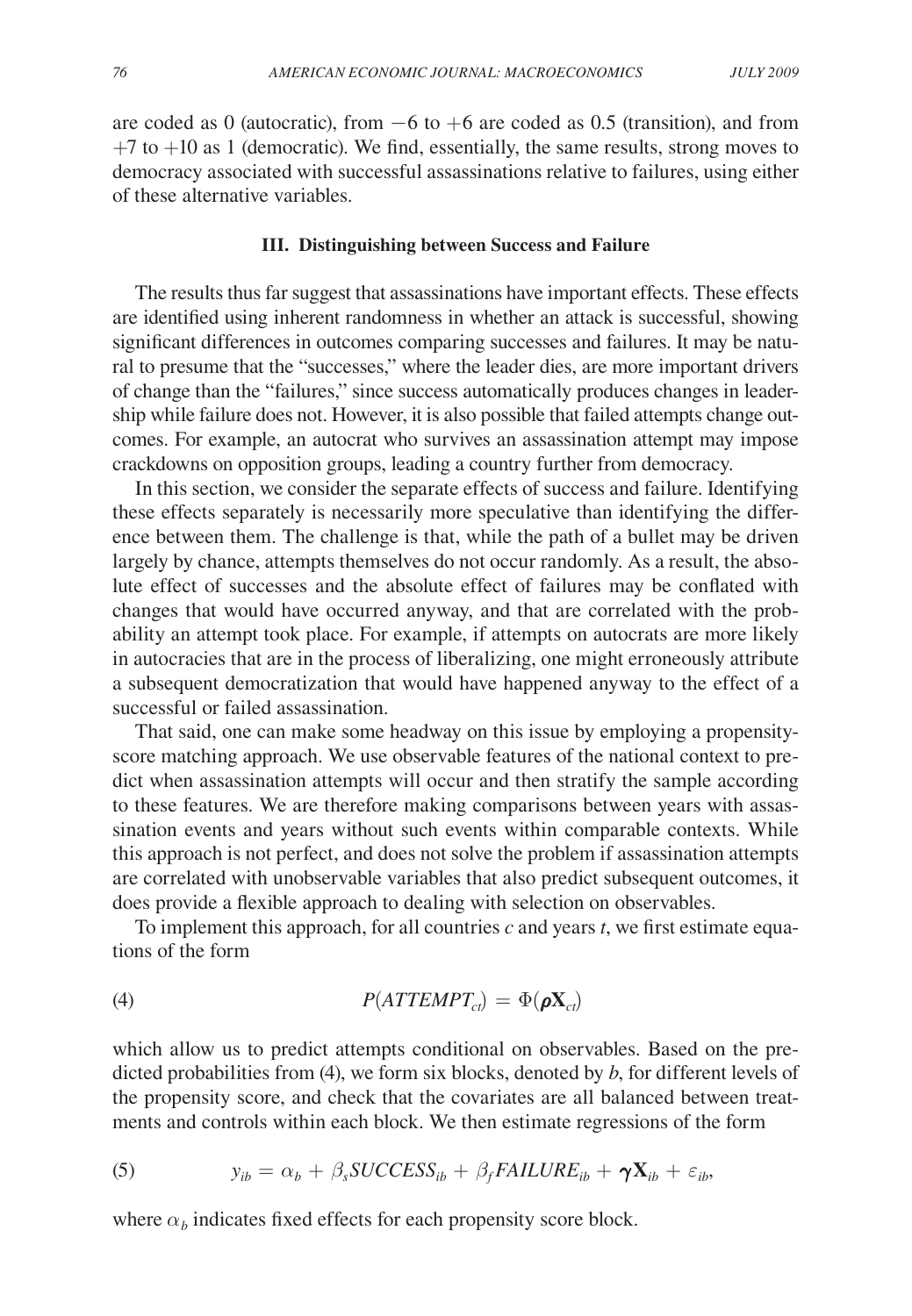|                                          | (1)                  | (2)                  | (3)                   | (4)              | (5)                    | (6)                   | (7)                      | (8)                     |
|------------------------------------------|----------------------|----------------------|-----------------------|------------------|------------------------|-----------------------|--------------------------|-------------------------|
| Democracy dummy                          | $-0.007*$<br>(0.004) |                      |                       |                  |                        |                       |                          | $-0.0002$<br>(0.0034)   |
| Change in democracy<br>dummy             |                      | $-0.012*$<br>(0.007) |                       |                  |                        |                       |                          | $-0.009$<br>(0.007)     |
| War dummy                                |                      |                      | $0.028***$<br>(0.006) |                  |                        |                       |                          | $0.025***$<br>(0.007)   |
| Change in war                            |                      |                      |                       | 0.004<br>(0.006) |                        |                       |                          | $-0.007$<br>(0.005)     |
| Log energy use per<br>capita             |                      |                      |                       |                  | $-0.003***$<br>(0.001) |                       |                          | $-0.002***$<br>(0.001)  |
| Log population                           |                      |                      |                       |                  |                        | $0.005***$<br>(0.001) |                          | $0.004***$<br>(0.001)   |
| Age of leader                            |                      |                      |                       |                  |                        |                       | $-0.00022*$<br>(0.00012) | $-0.0003**$<br>(0.0001) |
| Tenure of leader                         |                      |                      |                       |                  |                        |                       |                          | $-0.0001$<br>(0.0002)   |
| Observations<br>$p$ -value of regression | 11,171<br>$0.08*$    | 10,763<br>$0.07*$    | 11,671<br>$0.00***$   | 11,258<br>0.47   | 9,664<br>$0.00***$     | 10,607<br>$0.00***$   | 12,019<br>$0.08*$        | 8,904<br>$0.00***$      |

TABLE 9-WHAT PREDICTS ATTEMPTS?

*Notes:* Results are marginal effects from a probit specification. Robust standard errors are in parentheses, adjusted for clustering at the country level.

\*\*\* Significant at the 1 percent level.

\*\* Significant at the 5 percent level.

\* Significant at the 10 percent level.

# A. *Predicting Assassination Attempts*

We start by considering whether assassination attempts are predictable and find that they are—and in interesting ways. Table 9 shows the results of estimating (4) using the same set of variables we considered in Table 4. The annual rate of assassination attempts is 0.7 percentage points higher in autocracies than in democracies. The baseline probability of an attempt in a given country-year is 2.4 percent, so this implies that autocrats are approximately 30 percent more likely to be the target of attacks in a given year. This can also be seen in Figure 2, which shows histograms of the full 21-point POLITY2 score in years without assassination attempts (left panel) and years with assassination attempts (right panel). The figure shows that assassination attempts are more likely among extreme autocracies (scores of −10) and less likely among extreme democracies (scores of +10).

Table 9 also reveals that assassination attempts are 1.2 percentage points less likely immediately following a democratic transition. Attacks are 2.8 percentage points more likely during wartime (more than doubling the background probability), which makes war a particularly powerful predictor of assassination attempts.

Interestingly, these results are consistent with the results in Section II, which showed that assassinations of autocrats had an impact on institutional change, and that assassinations had an impact on wars that were in progress. Here, the results suggest that potential assassins may understand that assassinations against autocrats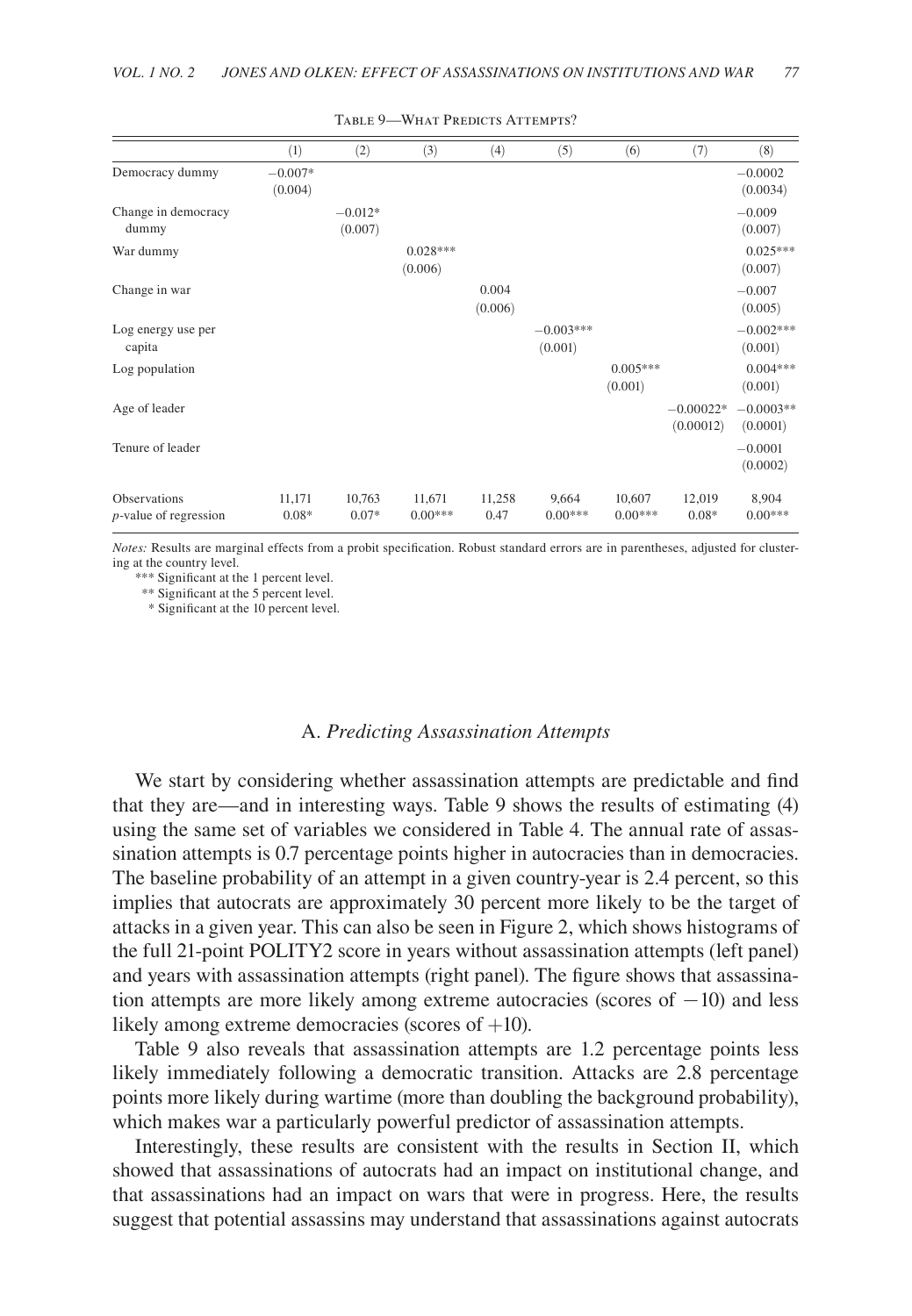

Figure 2. The Distribution of Assassination Attempts by Type of Political Regime

*Notes:* These plots display histograms for the frequency of different political regimes according to the 21-point scale of the POLITY2 index, where −10 represents the most autocratic regimes and +10 represents most democratic regimes. The line in each plot provides the kernel density estimate of the distributions. The left panel considers all country-years since 1875 in which there were no assassination attempts on the national leader, while the right panel considers only those country-years with assassination attempts. The primary result seen in these graphs is a substantially lower rate of assassination attempts in full democracies (POLITY2 =  $+10$ ). These plots consider years with and without any assassination attempt in the data; plots using only serious assassination attempts are extremely similar.

*Source:* Authors' calculations using POLITY IV data.

or wartime leaders are more likely to have an effect, and hence are more likely to attempt to kill those leaders where it would make a difference.<sup>28</sup>

Another interesting result that emerges in Table 9 is that attempts are more common in countries with larger populations. Doubling the population increases the probability of an assassination attempt each year by 0.35 percentage points. Though this may seem like a small effect, this implies that the leader of a country the size of the United States (population 300 million) is 1.8 percentage points, or about 75 percent, more likely to be assassinated each year than the leader of a country the size of

 $^{28}$  These results are broadly consistent with the findings of Ivo K. Feierabend et al. (1971) and Zaryab Iqbal and Christopher Zorn (2006). Feierabend et al. consider the correlates of assassination attempts from 1948–1967, and, consistent with our findings, find that assassination attempts are more common in poorer countries, more autocratic (or, in their terminology, more coercive) countries, and in countries involved in war. Iqbal and Zorn consider predictors of successful assassinations since World War II and find, as we do, that political institutions and war predict assassination. Both studies are limited to the question of predicting assassinations rather than assessing the consequences of assassination.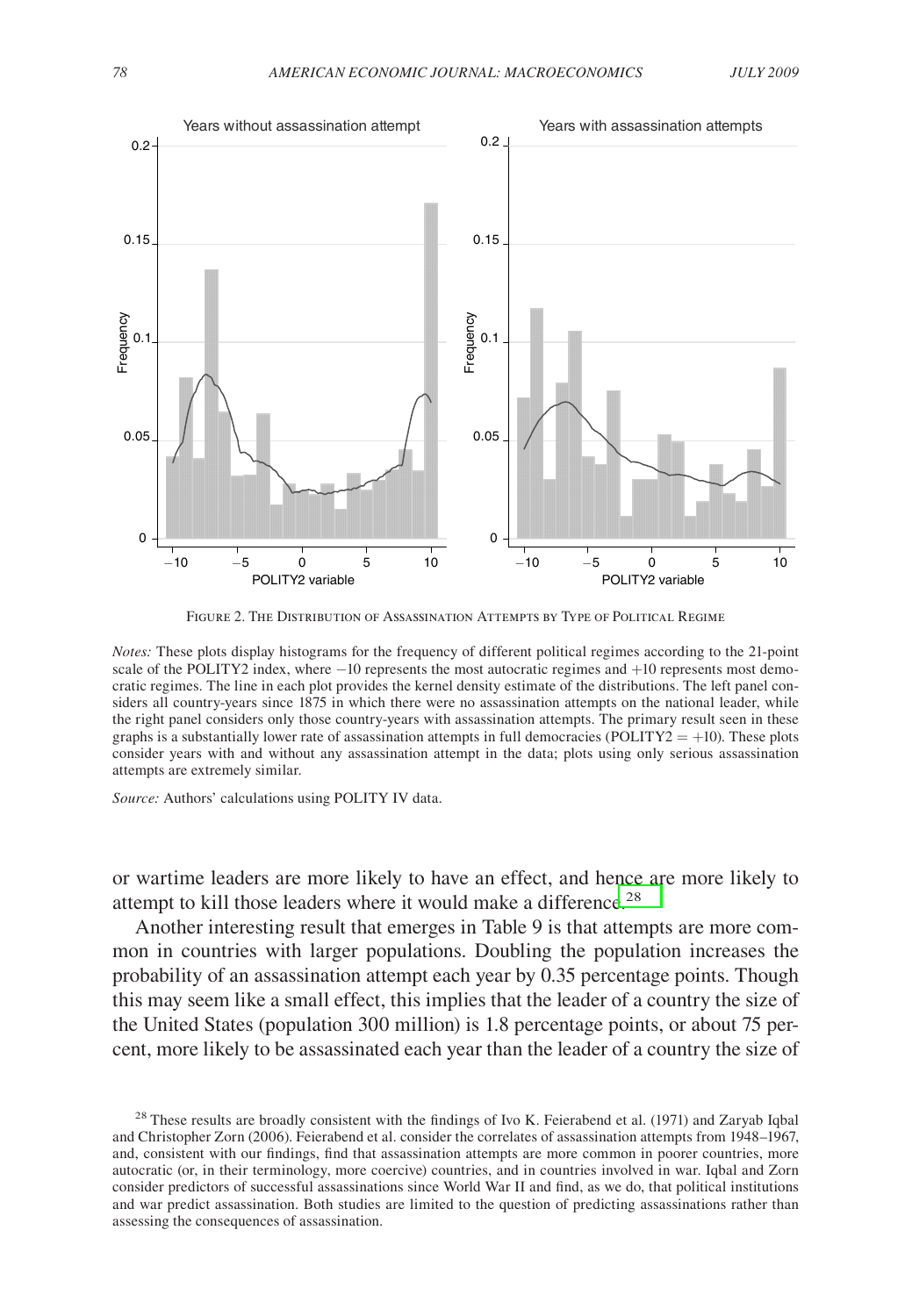Switzerland (population 7.5 million). This population effect is sustained in a multivariate context, so that it does not appear to proxy for per capita income, institutions, or war status. One natural interpretation is that the number of would-be assassins rises with a country's population, whereas there is only one leader in each country. Therefore, the ratio of would-be assassins to leaders, and hence the probability of an attempt, increases with population. The results in Table 9 also indicate that assassination attempts are somewhat less likely in richer countries, as measured by energy intensity. Note that, in results not reported in the table, both the population and the energy intensity results are unchanged when we include decade fixed effects, so that these results are not being driven by growth in population or income over time.

# B. *The Roles of Success and Failure*

Given these predictors of assassination attempts, Table 10 presents separate estimates for the effects of success and failure, relative to comparable years in which there was no assassination attempt, using equation (5). For each dependent variable, we present two specifications. In the first column, we present the regression with no controls. In the second column, we include all of the controls in Table 9, which we have seen have substantial predictive power for assassination attempts, and stratify the sample using propensity score matching.<sup>29</sup> As is evident in the table, adding the controls and the propensity score matching has a negligible effect on the estimates.<sup>30</sup>

We find several interesting results. Keeping in mind the caveats about identification in this section, we see that most of the effects identified in Section II appear to be driven by successful assassinations, though there are some cases in which failures may have effects. The first two columns in Table 10 investigate the absolute value of changes in the POLITY2 dummy. The evidence suggests that it is successful assassinations that are driving the results. Similar insight is provided by the second set of columns, which consider moves toward democracy. Examining autocrats, successful assassination increases the probability of democratic transition in the next year by 13 percentage points compared to years without assassination events, while failed assassinations suggest a modest and statistically insignificant 1 percentage point fall in the probability of democratic transition. The effects of failure are amplified when we consider the percentage of "regular" leader changes in the ensuing 20 years, where successful assassinations of autocrats are associated with 16–22 percentage point increases in the percentage of regular future leader transitions while failure is associated with 5–7 percentage point declines in the percentage of such leader transitions (though the latter is not statistically significant). If these estimates of failure represent the true causal effect of a failed assassination (as opposed, perhaps, to selection effects not controlled for perfectly with the propensity score methodology), then this would suggest that autocrats may tighten their grip on power slightly after failed assassination attempts.

<sup>&</sup>lt;sup>29</sup> In results not reported in the table, we find that alternate methods of propensity score estimation, such as kernel density matching and nearest-neighbor matching, produce qualitatively similar results in almost all c

<sup>&</sup>lt;sup>30</sup> In results not reported in the table, we also find that including additional variables, such as dummies for all 21 possible POLITY values in the year before the election and the number of leader changes in the previous 5 years, as controls or in the propensity score, also does not affect the results.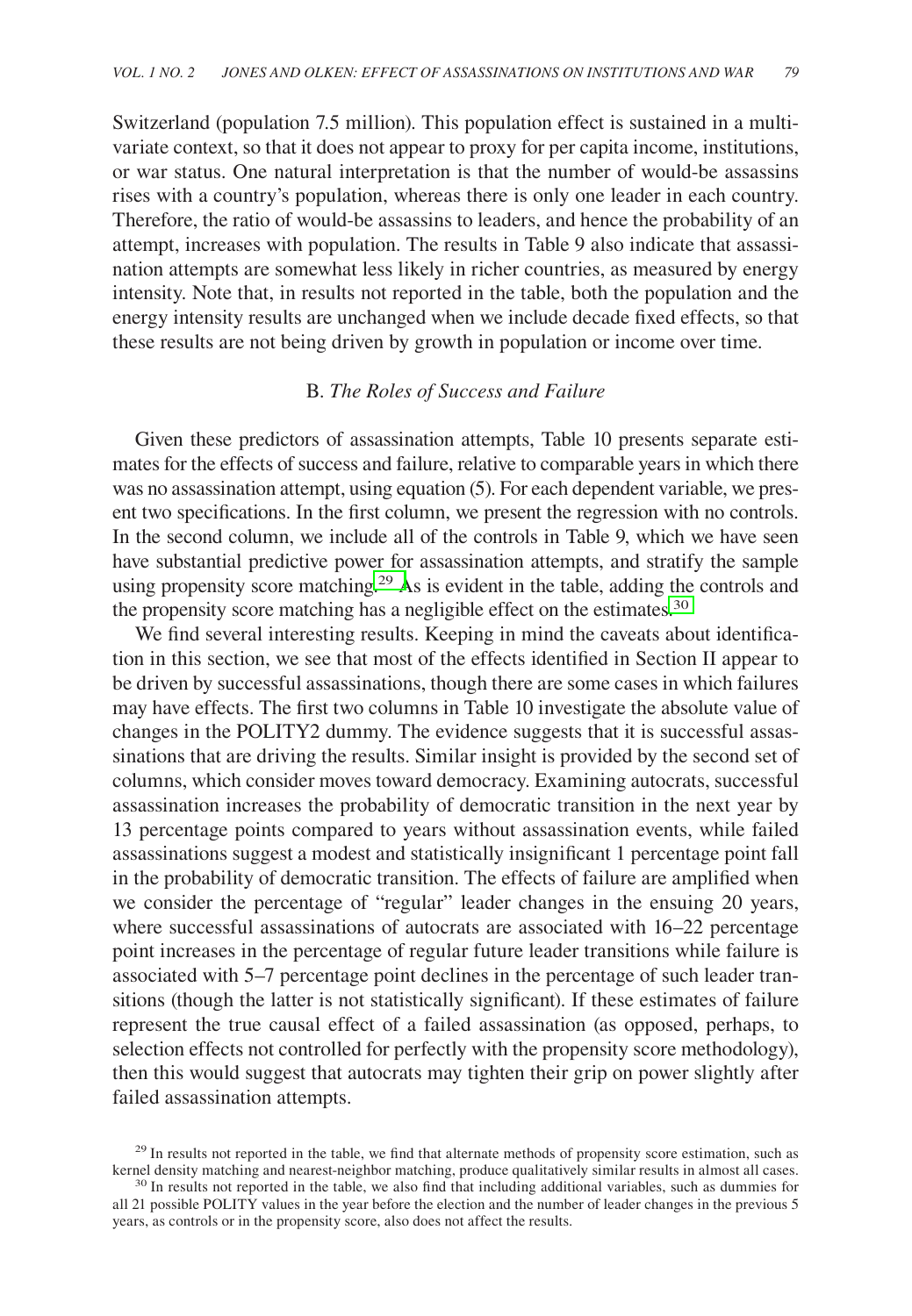|                                                                | Absolute change in<br>POLITY2 dummy |                                                                     |                     | Directional change in<br>POLITY2 dummy                              | Percent regular leader<br>transitions 1-20 years out |                                                                     |  |
|----------------------------------------------------------------|-------------------------------------|---------------------------------------------------------------------|---------------------|---------------------------------------------------------------------|------------------------------------------------------|---------------------------------------------------------------------|--|
|                                                                | No controls<br>(1)                  | Adding<br>controls and<br>propensity score<br>stratification<br>(2) | No controls<br>(3)  | Adding<br>controls and<br>propensity score<br>stratification<br>(4) | No controls<br>(5)                                   | Adding<br>controls and<br>propensity score<br>stratification<br>(6) |  |
| Panel A: Average effects                                       |                                     |                                                                     |                     |                                                                     |                                                      |                                                                     |  |
| <b>Success</b>                                                 | 0.098<br>(0.042)                    | 0.100<br>(0.042)                                                    | 0.066<br>(0.047)    | 0.060<br>(0.045)                                                    | 0.071<br>(0.040)                                     | 0.112<br>(0.042)                                                    |  |
| Failure                                                        | 0.006<br>(0.018)                    | 0.005<br>(0.017)                                                    | $-0.017$<br>(0.019) | $-0.021$<br>(0.019)                                                 | $-0.071$<br>(0.041)                                  | $-0.040$<br>(0.024)                                                 |  |
| Success <i>p</i> -value<br>Failure <i>p</i> -value             | $0.02**$<br>0.72                    | $0.02**$<br>0.76                                                    | 0.17<br>0.39        | 0.18<br>0.33                                                        | $0.08*$<br>$0.08*$                                   | $0.01***$<br>$0.10*$                                                |  |
| Observations<br>Data source                                    | 10,932<br>Polity IV                 | 10.932<br>Polity IV                                                 | 10.932<br>Polity IV | 10.932<br>Polity IV                                                 | 5.979<br>Archigos                                    | 5.979<br>Archigos                                                   |  |
| Panel B: Split by regime type in year before attempt           |                                     |                                                                     |                     |                                                                     |                                                      |                                                                     |  |
| Success $\times$ autocracy                                     |                                     |                                                                     | 0.125<br>(0.057)    | 0.125<br>(0.056)                                                    | 0.155<br>(0.059)                                     | 0.212<br>(0.054)                                                    |  |
| Failure $\times$ autocracy                                     |                                     |                                                                     | $-0.013$<br>(0.016) | $-0.009$<br>(0.016)                                                 | $-0.074$<br>(0.052)                                  | $-0.052$<br>(0.040)                                                 |  |
| Success $\times$ democracy                                     |                                     |                                                                     | $-0.051$<br>(0.066) | $-0.054$<br>(0.063)                                                 | 0.023<br>(0.034)                                     | 0.007<br>(0.042)                                                    |  |
| Failure $\times$ democracy                                     |                                     |                                                                     | $-0.042$<br>(0.042) | $-0.039$<br>(0.042)                                                 | $-0.025$<br>(0.038)                                  | $-0.028$<br>(0.032)                                                 |  |
| Autocracy <i>p</i> -value—success<br>Autocracy p-value—failure |                                     |                                                                     | $0.03**$<br>0.42    | $0.03**$<br>0.59                                                    | $0.01**$<br>0.16                                     | $0.00***$<br>0.20                                                   |  |
| Democracy <i>p</i> -value—success<br>Democracy p-value—failure |                                     |                                                                     | 0.44<br>0.32        | 0.39<br>0.36                                                        | 0.50<br>0.51                                         | 0.87<br>0.38                                                        |  |
| <b>Observations</b><br>Data source                             |                                     |                                                                     | 10.932<br>Polity IV | 10,932<br>Polity IV                                                 | 5.573<br>Archigos                                    | 5,573<br>Archigos                                                   |  |

Table 10—Separating Impacts of Successes and Failures on Institutional Change

*Note:* Controls include all variables shown in Table 9; quarter-century fixed effects; and region fixed effects.

\*\*\* Significant at the 1 percent level.

\*\* Significant at the 5 percent level.

\* Significant at the 10 percent level.

In sum, the institutional changes identified in Section II appear to decompose into substantial roles for success and smaller, and typically statistically insignificant, roles for failure in the opposite direction. The results are quite consistent across specifications, so that controlling for observables and propensity score matching do not appear critical to the results. This suggests that, to the extent that the observable variables used in the propensity score form an important part of the selection of when attempts take place, these selection effects are not driving the results. Of course, it is impossible to know whether the effects of failures we pick up are driven by selection on unobservables, but the fact that controlling flexibly for the observable predictors of attempts makes no substantive difference provides at least suggestive evidence that the estimates are, in fact, identifying the effect of failures rather than a pure selection effect.

Given that only 25 percent of assassination attempts are successful, if we take the point estimates in Table 10 literally, they imply that the average effect of assassination attempts on democracy is only modestly positive ex ante, if positive at all. Overall,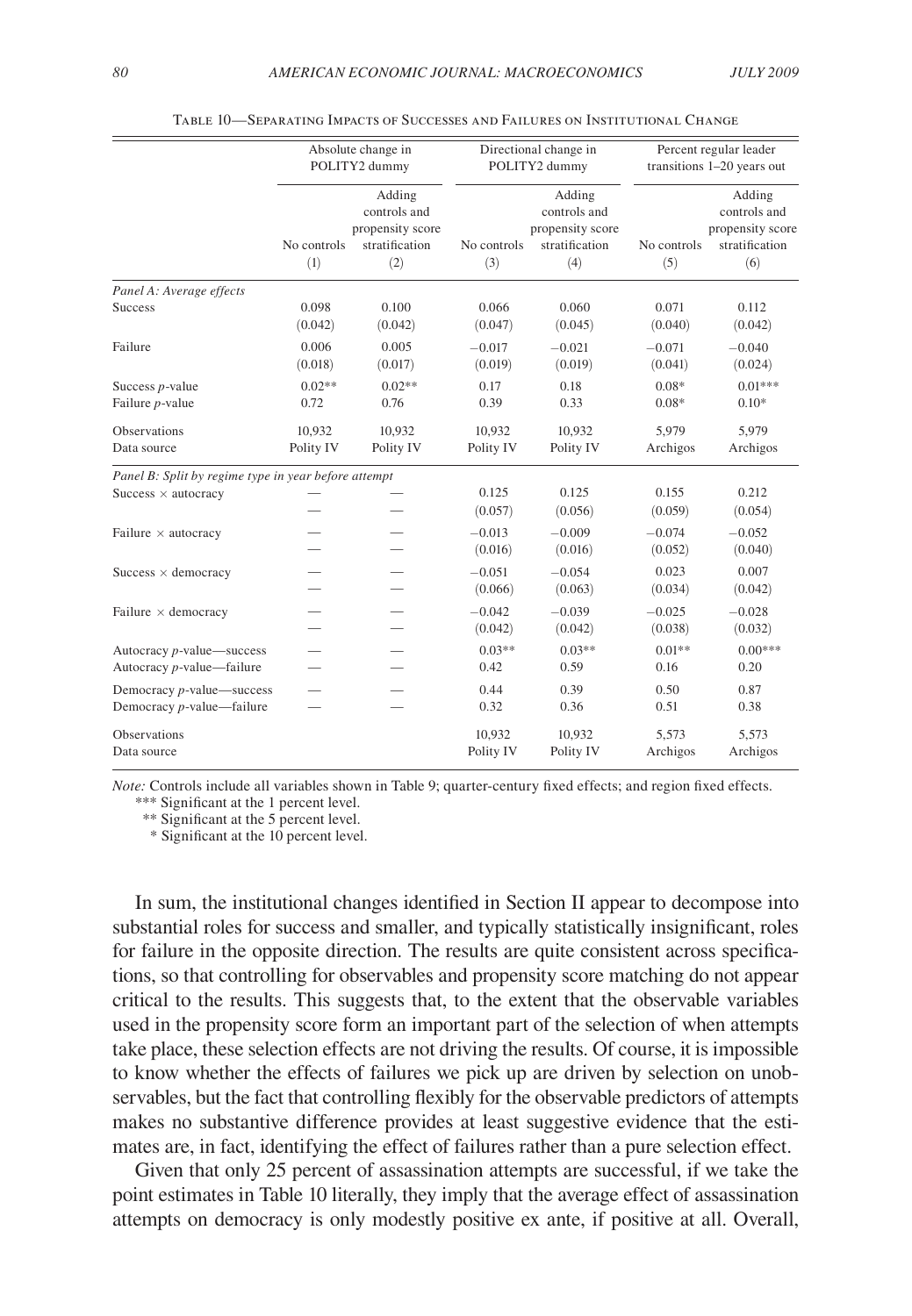the results imply that one would expect a 6 percentage point move toward democracy if the assassination succeeds (approximately 25 percent of the time), and a 2 percentage point move toward autocracy with failure (approximately 75 percent of the time), suggesting an approximately zero net effect on average. Focusing on autocrats, meanwhile, suggests a modest, positive move to democracy in expectation, with the point estimates implying a 2–3 percent ex ante increased probability of democratization from assassination using the POLITY2 measure and essentially no mean shift ex ante using the Archigos measure of future leader transitions—far smaller than the 15–20 percent average move to democracy comparing success with failure. Thus, a policy of assassination attempts creates risk—it increases the probability that there will be a change in a country's institutions—but if the probability of an attempt succeeding is 25 percent, there are, at most, modest gains in democracy on average.

The results on war, presented in Table 11, are similar to the results for institutional change in that they decompose into substantial roles for success and smaller roles for failure. Focusing on panel B, where we split by war status, columns 1 and 2 indicate that if a country is already involved in a serious conflict, a successful assassination can hasten the end of that conflict, with failed assassination attempts having little effect. Specifically, the coefficients on success, suggesting a 25 percentage point fall in the probability that the war continues, are similar to what we found in Table 7 and are now significant at the 95 percent level. Meanwhile, failure to kill the leader during an intense war has no apparent effect on the conflict. As with Table 7, however, these effects are substantially weaker in columns 3–6 where we consider post-1946 data. As previosuly noted, there are few relevant observations of intense conflicts in this later period, so decisive interpretation of the post-war difference is difficult.

Second, focusing on moderate-level conflicts, in panel B, columns 5 and 6, we see that most of the intensification effect found in Table 7 is driven by successful assassinations, although failed assassinations do suggest a decline in conflict intensity. Taken literally, this latter result might suggest that failed assassination attempts scare leaders enough to lead to a cessation of conflict. Given the opposing effects of success and failure, and the greater propensity for failed attempts in the data, these results share a similarity with the results for institutional change: assassination attempts increase the variance of outcomes, but produce approximately neutral effects on moderate-level conflicts on average.

Looking at cases where the country is not at war, the results, using both datasets, suggest that successes and failures lead to an increase in conflict. Taken literally, this suggests that the act of an assassination attempt provokes conflict, regardless of the success of the attempt. However, it is also possible that this result reflects the inability of the propensity score matching techniques to adequately predict assassination attempts in the context of incipient war, particularly if we view the assassination attempt as the opening shot of war.<sup>31</sup>

Overall, the war results make clear that the outcome of assassinations can affect the outcome of wars in progress, and that there may be substantial heterogeneity in the nature of these effects.

<sup>&</sup>lt;sup>31</sup> For example, on the eve of the 2003 Iraq War, the US government actively sought to kill Saddam Hussein through targeted bombing.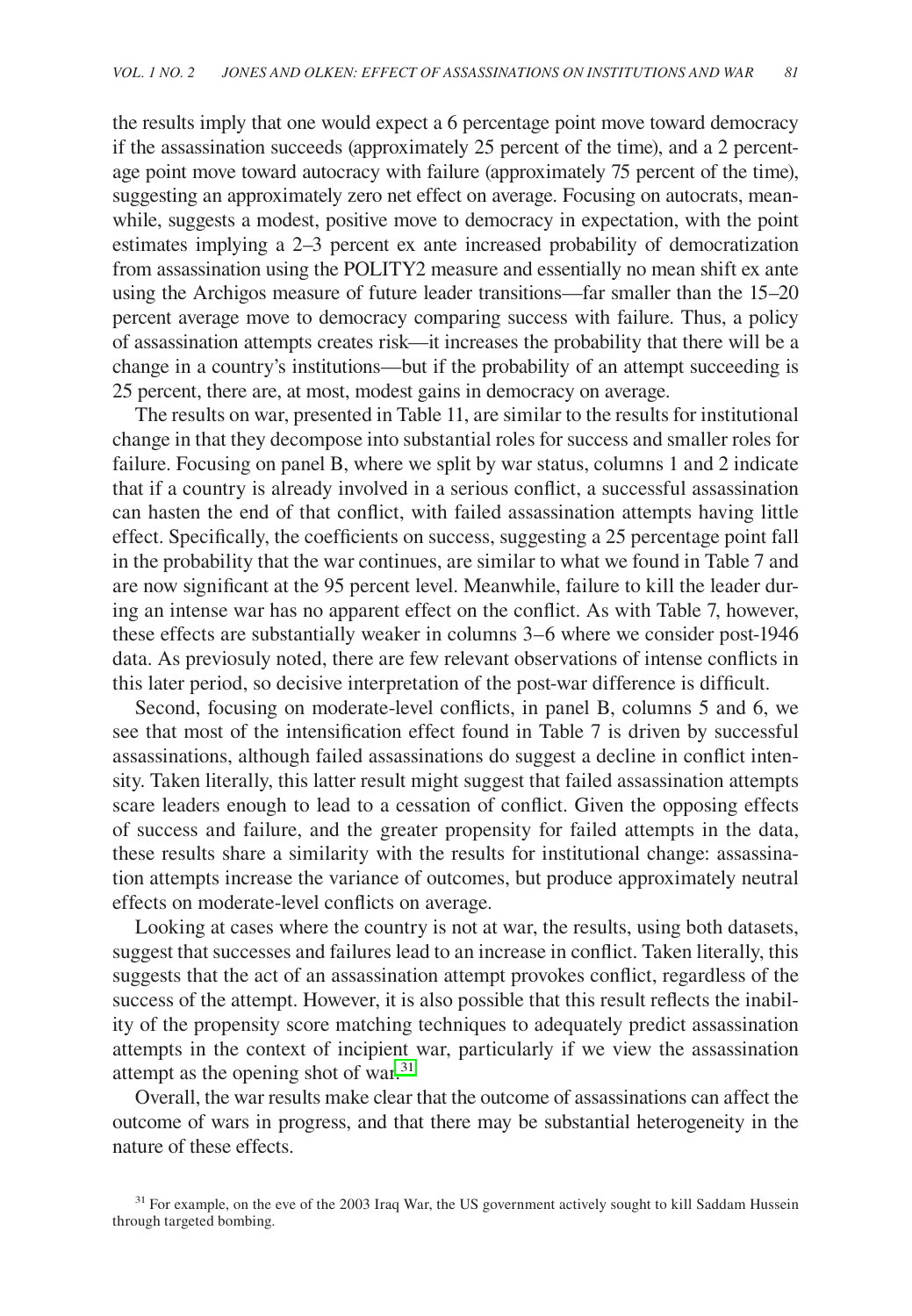|                                                                 | Gleditsch-COW dataset<br>1875-2002 |                                                                     |                    | Gleditsch-COW dataset<br>1946-2002                                  | PRIO/Uppsala dataset<br>1946-2002 |                                                                     |  |
|-----------------------------------------------------------------|------------------------------------|---------------------------------------------------------------------|--------------------|---------------------------------------------------------------------|-----------------------------------|---------------------------------------------------------------------|--|
|                                                                 | No controls<br>(1)                 | Adding controls<br>and propensity<br>score<br>stratification<br>(2) | No controls<br>(3) | Adding controls<br>and propensity<br>score<br>stratification<br>(4) | No controls<br>(5)                | Adding controls<br>and propensity<br>score<br>stratification<br>(6) |  |
| Panel A: Average effects                                        |                                    |                                                                     |                    |                                                                     |                                   |                                                                     |  |
| Success                                                         | $-0.069$                           | $-0.024$                                                            | 0.035              | 0.019                                                               | 0.080                             | 0.076                                                               |  |
|                                                                 | (0.060)                            | (0.049)                                                             | (0.075)            | (0.068)                                                             | (0.062)                           | (0.061)                                                             |  |
| Failure                                                         | 0.001                              | 0.054                                                               | $-0.022$           | 0.004                                                               | $-0.056$                          | $-0.042$                                                            |  |
|                                                                 | (0.038)                            | (0.034)                                                             | (0.047)            | (0.042)                                                             | (0.037)                           | (0.038)                                                             |  |
| Success <i>p</i> -value                                         | 0.25                               | 0.63                                                                | 0.64               | 0.79                                                                | 0.20                              | 0.21                                                                |  |
| Failure <i>p</i> -value                                         | 0.98                               | 0.12                                                                | 0.65               | 0.92                                                                | 0.13                              | 0.27                                                                |  |
| Observations                                                    | 11,286                             | 11,286                                                              | 7,183              | 7,183                                                               | 7,183                             | 7,183                                                               |  |
| Data source                                                     | Gleditsch                          | Gleditsch                                                           | Gleditsch          | Gleditsch                                                           | PRIO                              | PRIO                                                                |  |
| Panel B: Split by war status in year before attempt             |                                    |                                                                     |                    |                                                                     |                                   |                                                                     |  |
| Success $\times$ intense war                                    | $-0.248$                           | $-0.249$                                                            | $-0.095$           | $-0.106$                                                            | $-0.044$                          | $-0.038$                                                            |  |
|                                                                 | (0.125)                            | (0.123)                                                             | (0.219)            | (0.226)                                                             | (0.272)                           | (0.295)                                                             |  |
| Failure $\times$ intense war                                    | 0.006                              | 0.011                                                               | $-0.042$           | $-0.028$                                                            | 0.059                             | 0.071                                                               |  |
|                                                                 | (0.063)                            | (0.060)                                                             | (0.081)            | (0.084)                                                             | (0.072)                           | (0.075)                                                             |  |
| Success $\times$ moderate war                                   |                                    |                                                                     |                    |                                                                     | 0.208<br>(0.137)                  | 0.201<br>(0.144)                                                    |  |
| Failure $\times$ moderate war                                   |                                    |                                                                     |                    |                                                                     | $-0.091$<br>(0.074)               | $-0.094$<br>(0.067)                                                 |  |
| Success $\times$ not at war                                     | 0.066                              | 0.056                                                               | 0.074              | 0.044                                                               | 0.070                             | 0.043                                                               |  |
|                                                                 | (0.051)                            | (0.050)                                                             | (0.066)            | (0.067)                                                             | (0.055)                           | (0.056)                                                             |  |
| Failure $\times$ not at war                                     | 0.104                              | 0.072                                                               | 0.049              | 0.016                                                               | 0.036                             | 0.007                                                               |  |
|                                                                 | (0.043)                            | (0.039)                                                             | (0.041)            | (0.040)                                                             | (0.035)                           | (0.035)                                                             |  |
| Intense war $p$ -value—success                                  | $0.05**$                           | $0.04**$                                                            | 0.67               | 0.64                                                                | 0.87                              | 0.90                                                                |  |
| Intense war $p$ -value—failure                                  | 0.93                               | 0.85                                                                | 0.60               | 0.74                                                                | 0.42                              | 0.34                                                                |  |
| Moderate war $p$ -value—success<br>Moderate war p-value—failure |                                    |                                                                     |                    |                                                                     | 0.13<br>0.22                      | 0.16<br>0.16                                                        |  |
| No war $p$ -value—success                                       | 0.20                               | 0.27                                                                | 0.27               | 0.52                                                                | 0.21                              | 0.44                                                                |  |
| No war p-value-failure                                          | $0.02**$                           | $0.07*$                                                             | 0.23               | 0.70                                                                | 0.32                              | 0.83                                                                |  |
| Observations                                                    | 11,286                             | 11,286                                                              | 7,183              | 7,183                                                               | 7,183                             | 7,183                                                               |  |
| Data source                                                     | Gleditsch                          | Gleditsch                                                           | Gleditsch          | Gleditsch                                                           | <b>PRIO</b>                       | <b>PRIO</b>                                                         |  |

| TABLE 11—SEPARATING IMPACTS OF SUCCESSES AND FAILURES ON CONFLICT |  |  |  |
|-------------------------------------------------------------------|--|--|--|
|-------------------------------------------------------------------|--|--|--|

*Note:* Controls includes all variables shown in Table 9; quarter-century fixed effects; and region fixed effects. \*\*\* Significant at the 1 percent level.

\*\* Significant at the 5 percent level.

\* Significant at the 10 percent level.

# **IV. Interpretations and Implications**

Beyond providing an analysis of assassination per se, the facts in this paper inform theories of institutional change and conflict more broadly. We discuss several interpretations and potential implications.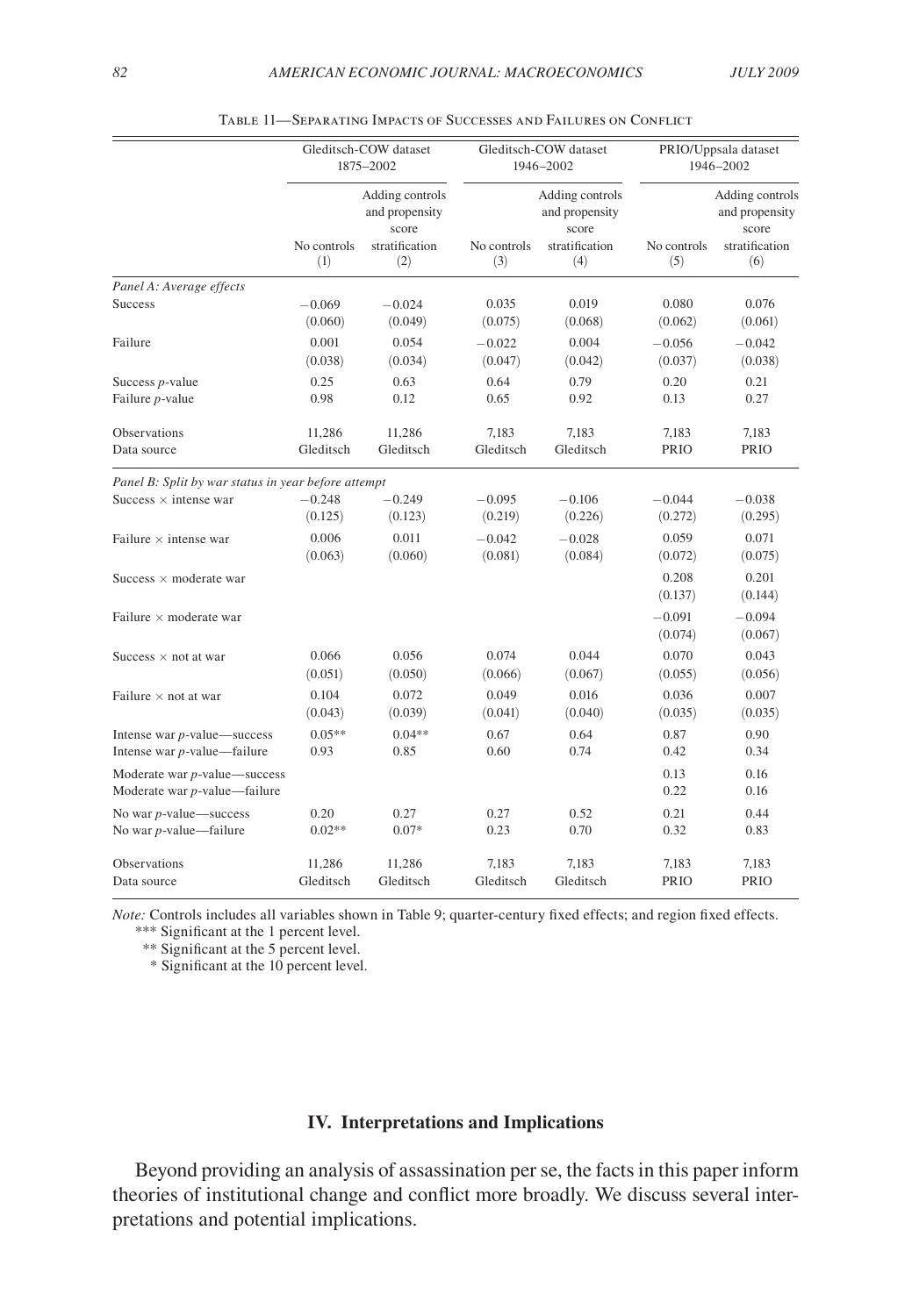# A. *Theories of Institutional Change*

A long literature in economics and political science has sought to explain the determinants of democracy. One strand of this literature has focused on deep historical antecedents for modern institutional forms (Moore 1966, North 1990, Engerman and Sokoloff 2000, Acemoglu et al. 2001, Glaeser and Shleifer 2002) including democracy. In this view, many of a country's core institutions were set up hundreds of years ago in response to conditions prevailing at the time, and these institutions then persisted. While this view has found substantial empirical support, many countries do change their institutions sharply with time, leaving the important question of how countries change their institutions unanswered. Meanwhile, influential "modernization theory," which attempts to explain democratization through increased education or income (e.g., Lipset 1959, Huntington 1991, Barro 1999), has difficulty explaining within-country democratic transitions in the twentieth century (Acemoglu et al. 2008). Thus, contemporary sources of democratic change remain substantially in the error term of recent econometric work.

In this paper, we provide evidence for a source of contemporary change in institutions that complements the existing literature and steps beyond the confines of distant history—democratization may lie in the hands of individual leaders. The role of leaders, as opposed to social forces, is a contentious subject in explaining institutional change (e.g., Huntington 1996, Tato Vanhanen 2003). For example, it is debated whether or not Mikhail Gorbachev, former president of the Soviet Union, was the driving force in the transition to democracy in the former USSR (Martin Malia 1994, Archie Brown 1996). In econometric analysis, a positive relationship between leadership change and democratic transitions was established by John Benedict Londregan and Keith T. Poole (1996). However, in analyzing this relationship, Londregan and Poole argued under structural assumptions that these changes appear jointly determined by other forces.

In this paper, we focus on exogenous changes in leadership and find that the successful assassinations of autocrats lead to substantial, sustained, increased likelihood of democratic transition, while failed assassination attempts do not, so that changing the leader appears important to institutional change. Thus, our findings suggest "agency at the top," with autocratic national leaders as important forces in restraining or promoting democratic change. The potentially critical influence of autocrats is also supported by Jones and Olken (2005), which shows that autocrats, and only autocrats, have statistically significant effects on national economic growth.

# B. *Theories of War*

A fundamental puzzle of war is why wars, which are so costly, occur in equilibrium. Fearon (1995), in his well-known analysis of war, articulates three broad classes of explanation: irrationality, bargaining failures between countries (e.g., due to information asymmetries or commitment problems), and differences in incentives between leaders and populations.

The results in this paper, by isolating the impact of leadership changes on conflict, provide evidence for the third of these hypotheses—i.e., that divergent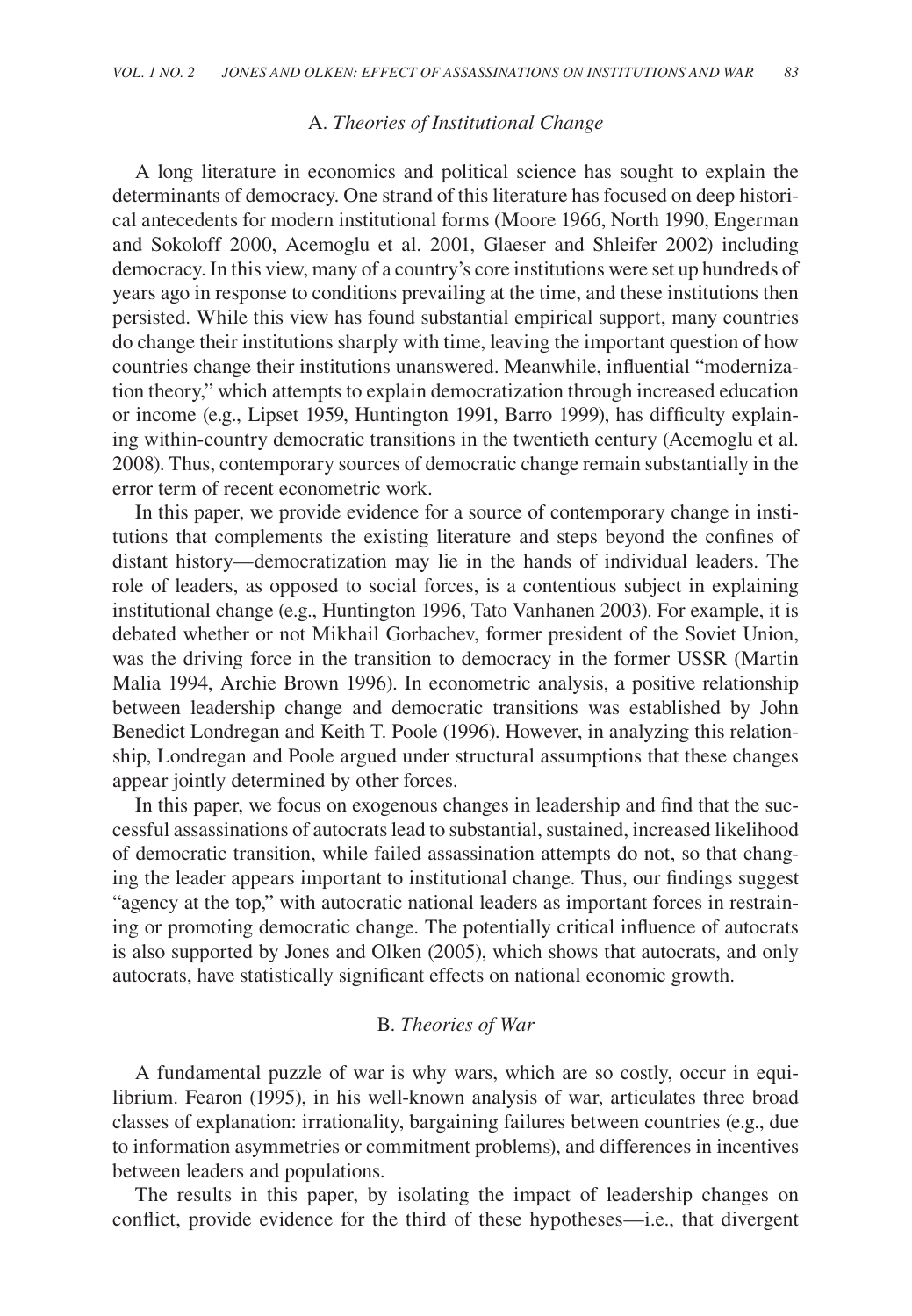incentives between the leader and the population can create or sustain war (e.g., Goemans 2000, Jackson and Morelli 2007, Baliga et al. 2007). For example, Goemans (2000) argues that leaders may be unwilling to settle wars under unfavorable circumstances since they would suffer personally if they lost the war. In this view, replacing the leader with someone who is not responsible for the war may increase the probability that the war ends, providing one possible explanation for our finding that intense wars are more likely to end following a successful assassination.

Classic ideas in war strategy suggest even simpler explanations for the relationship between leadership change and war status. For example, Carl von Clausewitz (1989) emphasizes attacking "centers of gravity" to disrupt war operations, and Bruce A. Ross (1992) suggests that attacking a country's leader, particularly in an autocratic state, is a natural implication of applying Clausewitz's ideas. While a successful attack might end a war outright, it could also be seen as a tactical success creating disarray that raises the return to broader intensification of moderate wars in pursuit of winning the war.32

Given the somewhat subtler and weaker nature of our econometric results for conflict, we cannot point definitively to any single conflict theory. Nonetheless, the results support more broadly that subset of existing theoretical approaches in which individual leaders play an important role in the initiation and cessation of conflict.

## **V. Conclusion**

This paper examines the effect of assassination on the evolution of political institutions and military conflict. Using a novel dataset of assassinations and assassination attempts against national political leaders from 1875 to 2004, we employ inherent randomness in the success and failure of assassination attempts to identify whether these events affect national outcomes. We find that the successful assassination of autocrats produces institutional change, substantially raising the probability that a country transitions to democracy. This democratization effect is sustained ten years later. The results for war are less systematic, with some evidence that assassination can exacerbate moderate-level conflict but hasten the end of intense conflict. There is little evidence that the outcome of assassination attempts matters for the instigation of new wars.

In sum, these results show that assassinations affect political institutions and conflict. Whether or not assassinations change "the history of the world" in Disraeli's words, they do appear to change the history of individual countries. Our tests provide evidence that small elements of randomness—the path of a bullet, the timing of an explosion, small shifts in a leader's schedule—can result in substantial changes in national outcomes.

The findings also inform central issues in political economy. The results inform the theory of war, lending support to those models of conflict that feature agency

 $32$  Following the broader insights of the economics literature on price wars (e.g., Edward J. Green and Robert H. Porter 1984), the intensification of moderate wars upon the leader's assassination might also be understood as a trigger strategy by the attacked, which is necessary to protect leaders in equilibrium.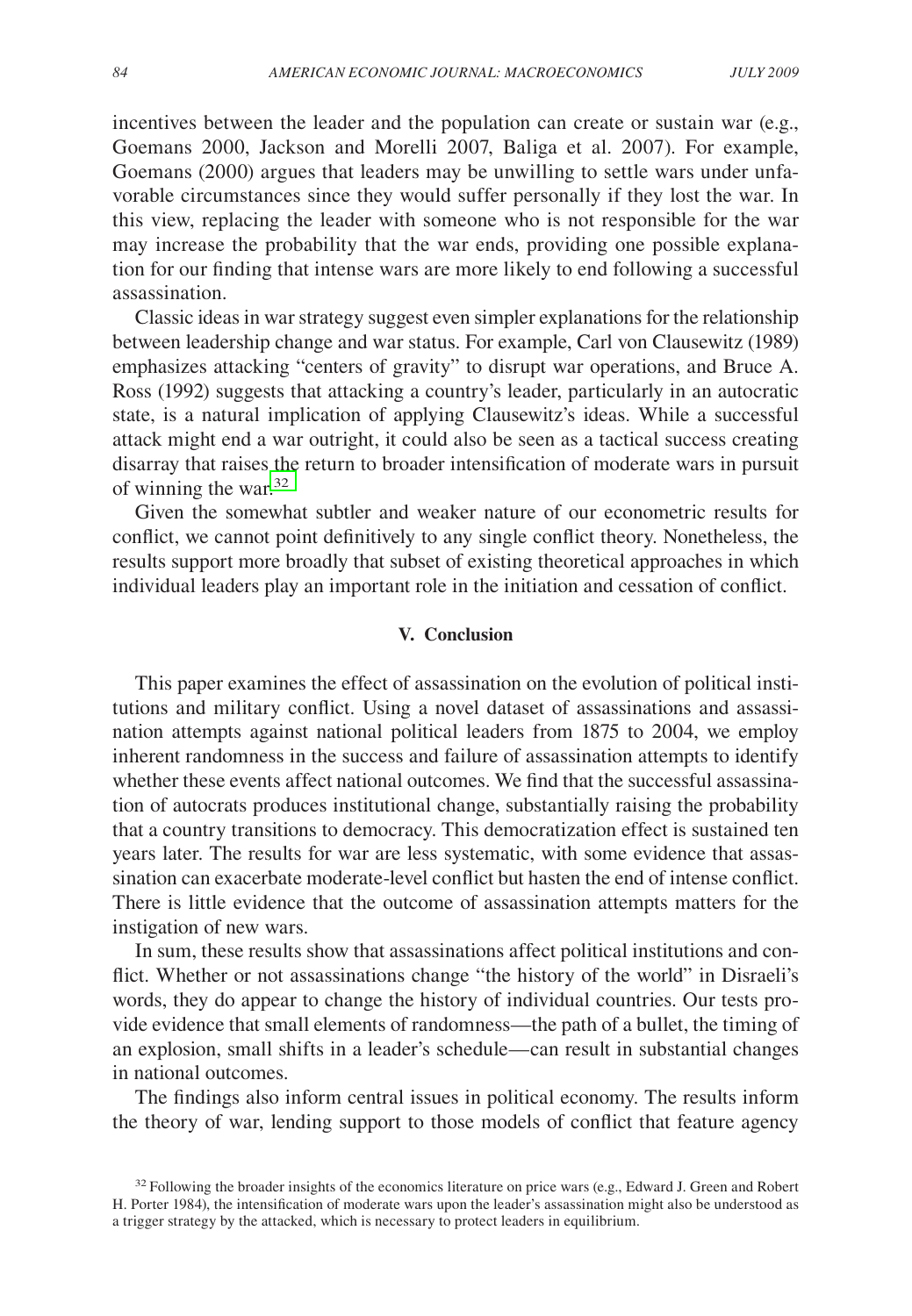for leaders, with divergent incentives between the leader and the population at large. The results further suggest that individual autocrats are cornerstones of national institutions, thus informing the important, policy-relevant and empirically challenging question of how societies move to democracy. Our findings complement the literature on institutional origins by showing an important component of institutional change that lies not in distant history but in contemporary hands.

# Appendix

*Data Collection*—This appendix describes the method for collecting the assassinations data. For detailed information about the Archigos, Polity IV, or Correlates of War datasets, and their construction, please see the resources listed in the references.

To find assassinations and assassination attempts, we used the list of primary national leaders from 1875 to 2004 provided by Archigos and ran extensive keyword searches on the archives of major newspapers. The searches examined whether words for assassination-type events appeared in close proximity with particular leader and country identifiers. The keywords used to capture the events were:

• EVENT: {assassination, assassin, assassinated, wound, wounded, injure, injured, kill, killed, attack, attacked, attempt, attempted, bomb, bombed, murder, murdered, shot, shoot, stab, stabbed, assault, assaulted, escape, escaped, die, dies, died, perish, perishes, perished, slain}

while the country and leader identifiers were country specific. For example, for Afghanistan we used:

- LEADER: {emir, king, president, prime minister, premier, amir, leader, ruler}
- COUNTRY: {Afghanistan, Afghan}.

Specific country and title names were taken from da Graca (2000), with the keywords "leader" and "ruler" used in all searches. For some countries, where the generic LEADER keywords returned over 300 articles, we used the names of specific leaders in place of generic titles.

The search results (returned articles) were then examined to determine whether an assassination attempt or assassination had occurred. Information was then collected about the date of the event, outcome for the leader, weapon(s) used, location of the attack, extent of other casualties, and also about whether a solo assassin or group were responsible for the attack.

The searches were first run exclusively on electronic archives of the *New York Times* and then sequentially on archives of the *Washington Post* and *Wall Street Journal*. For each country, different research assistants conducted the searches on each newspaper. Distinctions between assassinations and coup d'états were determined as necessary through the newspaper articles and through historical resources, primarily Lentz (1988, 1994, 1999, 2002). Summary statistics are presented in Table 2. The codebook and detailed data are available from the authors.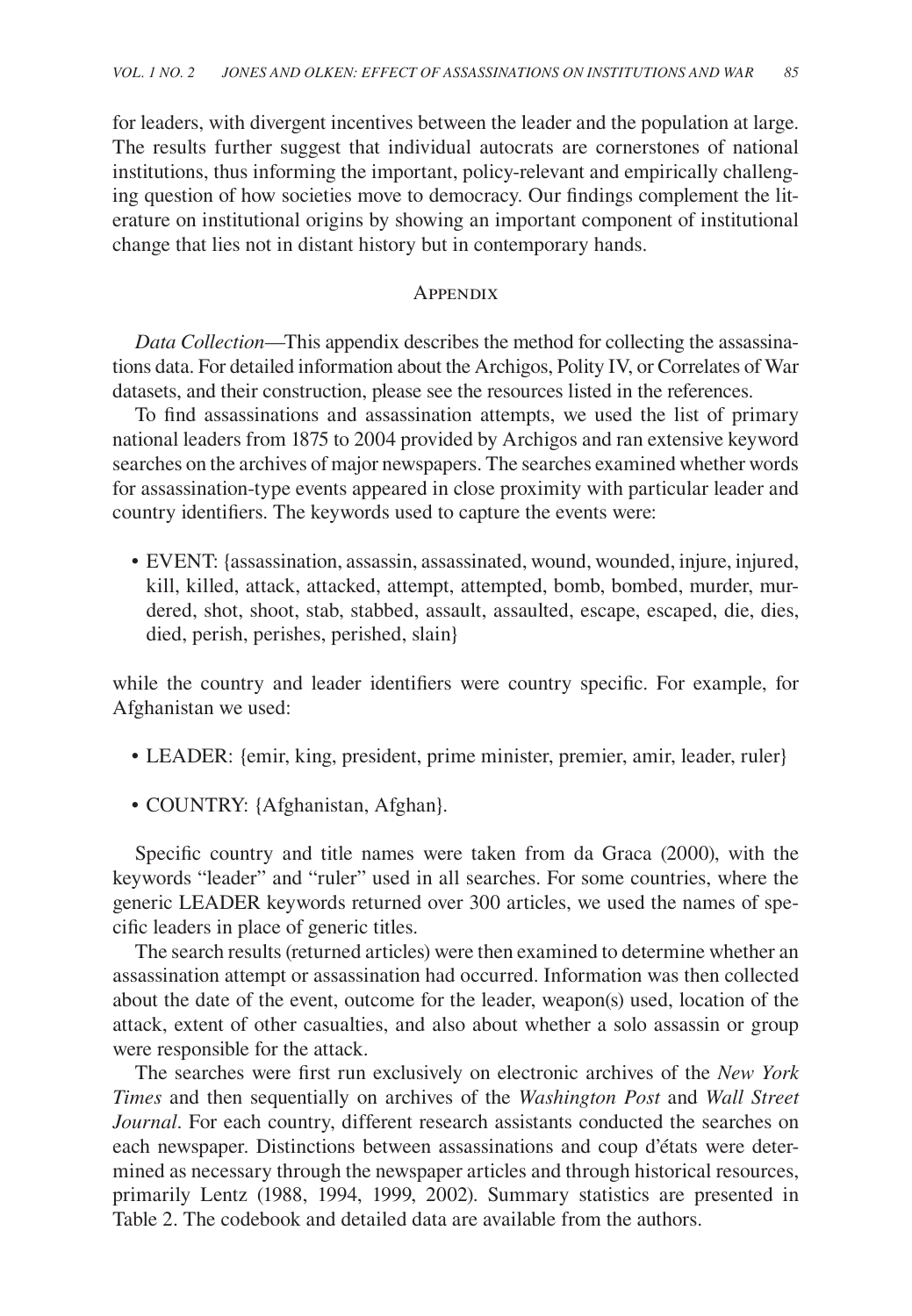#### **REFERENCES**

- **Acemoglu, Daron, Simon Johnson, and James A. Robinson.** 2001. "The Colonial Origins of Comparative Development: An Empirical Investigation." *American Economic Review*, 91(5): 1369–1401.
- **Acemoglu, Daron, Simon Johnson, James A. Robinson, and Pierre Yared.** 2008. "Income and Democracy." *American Economic Review*, 98(3): 808–42.
	- **Baliga, Sandeep, David O. Lucca, and Tomas Sjöström.** 2009. "Domestic Political Survival and International Conflict: Is Democracy Good for Peace?"

https://www.biz.uiowa.edu/econ/seminars/Sjostrom.pdf.

- **Barro, Robert J.** "Determinants of Democracy." *Journal of Political Economy*, 107(6): S158–83.
- **Boorstin, Daniel J.** 1994. *Cleopatra's Nose: Essays on the Unexpected*. New York: Random House.
- **Brown, Archie.** 1996. *The Gorbachev Factor*. Oxford: Oxford University Press.
- **Center for the Study of Civil War, PRIO**. 2006. Armed Conflict Data Version 4-2006b. http://www.prio.no/CSCW/Datasets/Armed-Conflict/UCDP-PRIO/Old-Versions/4-2006b/. (accessed July 2007).
- **da Graca, John V.** 2000. *Heads of State and Government*, *2nd Edition*. New York: St. Martin's Press.
- **Downs, Anthony.** 1957. *An Economic Theory of Democracy*. New York: Harper and Row.
- **Fearon, James D.** 1995. "Rationalist Explanations for War." *International Organization*, 49(3): 379– 414.
- **Feierabend, Ivo K., Rosalind L. Feierabend, Betty A. Nesvold, and Franz M. Jaggar.** 1971. "Political Violence and Assassination: A Cross-National Assessment." In *Assassinations and the Political Order*, ed. William J. Crotty, 54–140. New York: Harper and Row.
- **Ferguson, Niall, ed.** 1999. *Virtual History: Alternatives and Counterfactuals*. New York: Basic Books.
- **Feyrer, James, and Bruce Sacerdote.** 2009. "Colonialism and Modern Income—Islands as Natural Experiments." *Review of Economics and Statistics*, 91(2): 245-62.
- **Fisher, Ronald. A.** 1935. "The Logic of Inductive Inference." *Journal of the Royal Statistical Society*, 98(1): 39–82.
- **Glaeser, Edward L., and Andrei Shleifer.** 2002. "Legal Origins." *Quarterly Journal of Economics*, 117(4): 1193–1230.
	- **Gleditsch, Kristian Skrede.** 2004. "A Revised List of Wars Between and Within Independent States, 1816–2002." *International Interactions*, 30: 231–62.
	- **Gleditsch, Nils Petter, Peter Wallensteen, Mikael Eriksson, Margareta Sollenberg, and Håvard Strand.** 2002. "Armed Conflict 1946–2001: A New Dataset." *Journal of Peace Research*, 39(5): 615–37.
	- **Goemans, H. E.** 2000. *War and Punishment: The Causes of War Termination and the First World War*. Princeton, NJ: Princeton University Press.
	- **Goemans, H. E., Kristian Skrede Gleditsch, and Giacomo Chiozza.** 2006. "Archigos: A Database of Leaders 1875–2004." http://mail.rochester.edu/~hgoemans/data.
	- **Goemans, H. E., Kristian Gleditsch, and Giacomo Chiozza.** 2009. "Introducing Archigos: A Data Set of Political Leaders." *Journal of Peace Research*, 46(2): 269–83.
- **Green, Edward J., and Robert H. Porter.** 1984. "Noncooperative Collusion under Imperfect Price Information." *Econometrica*, 52(1): 87–100.
	- **Halberstam, David.** 1972. *The Best and the Brightest*. New York: Random House.
	- **Hudson, Miles.** 2000. *Assassination*. Thrupp, UK: Sutton Publishing.
	- **Huntington, Samuel P.** 1991. *The Third Wave: Democratization in the Late Twentieth Century*. Norman, OK: University of Oklahoma Press.
	- **Huntington, Samuel P.** 1996. "Democracy for the Long Haul." *Journal of Democracy*, 7(2): 3–13.
	- **Iqbal, Zaryab, and Christopher Zorn.** 2006. "Sic Semper Tyrannis? Power, Repression, and Assassinations Since the Second World War." *Journal of Politics*, 68(3): 489–501.
	- **Jackson, Matthew O., and Massimo Morelli.** 2007. "Political Bias and War." *American Economic Review*, 98(4): 1353–73.
- **Jones, Benjamin F., and Benjamin A. Olken.** 2005. "Do Leaders Matter? National Leadership and Growth since World War II." *Quarterly Journal of Economics*, 120(3): 835–64.
	- **Jones, Howard.** 2003. *Death of a Generation: How the Assassinations of Diem and JFK Prolonged the Vietnam War*. New York: Oxford University Press.
	- **Lentz, Harris M., III.** 1988. *Assassinations and Executions: An Encyclopedia of Political Violence, 1865 through 1986*. Jefferson, NC: McFarland & Company.